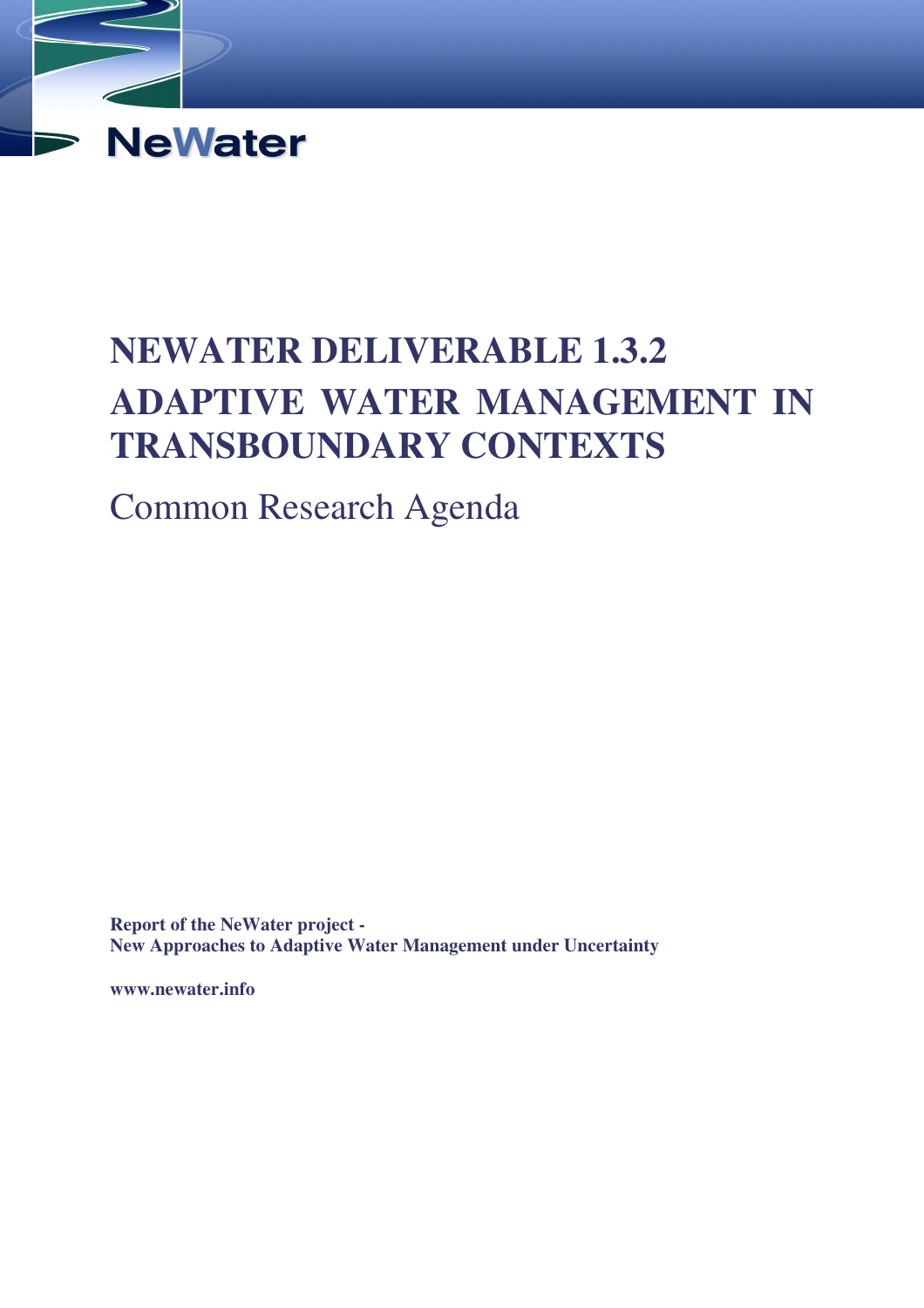| Title                        | Adaptive Water Management in Transboundary Contexts $-A$<br>Common Research Agenda                                               |  |  |
|------------------------------|----------------------------------------------------------------------------------------------------------------------------------|--|--|
| Purpose                      | Documentation of the stepwise development of the common<br>research objectives for work package 1.3. on transboundary<br>regimes |  |  |
| Filename                     | 132_research_agenda_final                                                                                                        |  |  |
| <b>Authors</b>               | Ecologic: Nicole Kranz, Eduard Interwies, Antje Vorwerk                                                                          |  |  |
|                              | RBA: Tom Raadgeever                                                                                                              |  |  |
|                              | RIZA: Jos Timmerman                                                                                                              |  |  |
| Document history             | Outline, First draft, Second draft, Final                                                                                        |  |  |
| Current version.             | Final                                                                                                                            |  |  |
| Changes to previous version. | <b>Additions</b>                                                                                                                 |  |  |
|                              | Contributions                                                                                                                    |  |  |
|                              | Discussion at NeWater general assembly                                                                                           |  |  |
| Date                         | 22 December 2005                                                                                                                 |  |  |
| <b>Status</b>                | Final                                                                                                                            |  |  |
| Target readership            | NeWater research community, WP 1.3 partners                                                                                      |  |  |
| General readership           | WP 1.3                                                                                                                           |  |  |
| Correct reference            |                                                                                                                                  |  |  |

Nicole Kranz, Eduard Interwies, Antje Vorwerk, Ecologic – Institute for International and European Environmental Policy Tom Raadgeever, RBA Jos Timmerman, RIZA.

December 2005

Prepared under contract from the European Commission

Contract no 511179 (GOCE) Integrated Project in PRIORITY 6.3 Global Change and Ecosystems in the 6th EU framework programme

**Deliverable no.** D 1.3.2 **Due date of deliverable:** 30 November 2005 **Actual submission date:** 22 December 2005 **Start of the project:** 01.01.2005 **Duration:** 4 years

**Deliverable title:** Adaptive Water Management in Transboundary Context A Common Research Agenda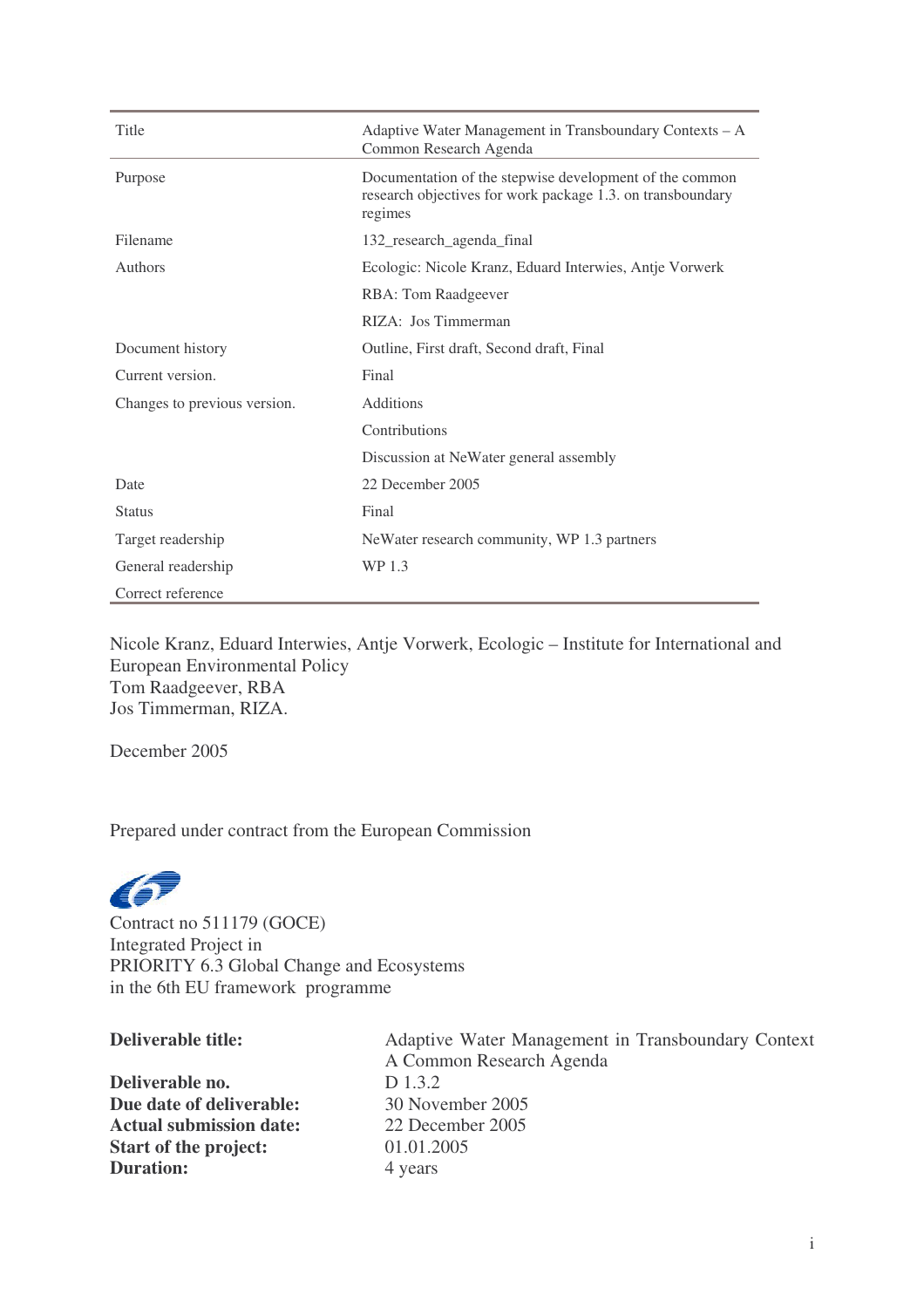# **Table of contents**

| $\mathbf{1}$   |               |                                                                                        |  |
|----------------|---------------|----------------------------------------------------------------------------------------|--|
|                | 1.1           |                                                                                        |  |
|                | 1.2           |                                                                                        |  |
| $\overline{2}$ |               |                                                                                        |  |
|                | 2.1           |                                                                                        |  |
|                | $2.2^{\circ}$ |                                                                                        |  |
|                |               | 2.2.1                                                                                  |  |
|                |               | 2.2.2                                                                                  |  |
|                |               | 2.2.3                                                                                  |  |
|                |               |                                                                                        |  |
|                |               | 2.3.1                                                                                  |  |
|                |               |                                                                                        |  |
|                |               |                                                                                        |  |
|                |               | 2.3.1.3 Discussion of Relevant Research Topics for WP 1.3: stakeholder exchange  9     |  |
|                |               | 2.3.2                                                                                  |  |
|                |               |                                                                                        |  |
|                |               |                                                                                        |  |
|                |               |                                                                                        |  |
|                |               | 2.3.3                                                                                  |  |
|                |               |                                                                                        |  |
|                |               | 2.3.3.2 Stakeholder interactions within the Rhine CS on transboundary work 13          |  |
|                |               |                                                                                        |  |
|                |               | 2.3.4                                                                                  |  |
|                |               | 2.3.5                                                                                  |  |
|                |               |                                                                                        |  |
|                |               |                                                                                        |  |
|                | 2.4           |                                                                                        |  |
| 3              |               |                                                                                        |  |
|                | 3.1           | Adaptive Water Management in the Transboundary Context - revisited  16                 |  |
|                | 3.2           |                                                                                        |  |
|                | 3.3           |                                                                                        |  |
|                |               | 3.3.1                                                                                  |  |
|                |               | 3.3.1.1 Transition to more adaptive transboundary water management through exchange of |  |
|                |               |                                                                                        |  |
|                |               | 3.3.2                                                                                  |  |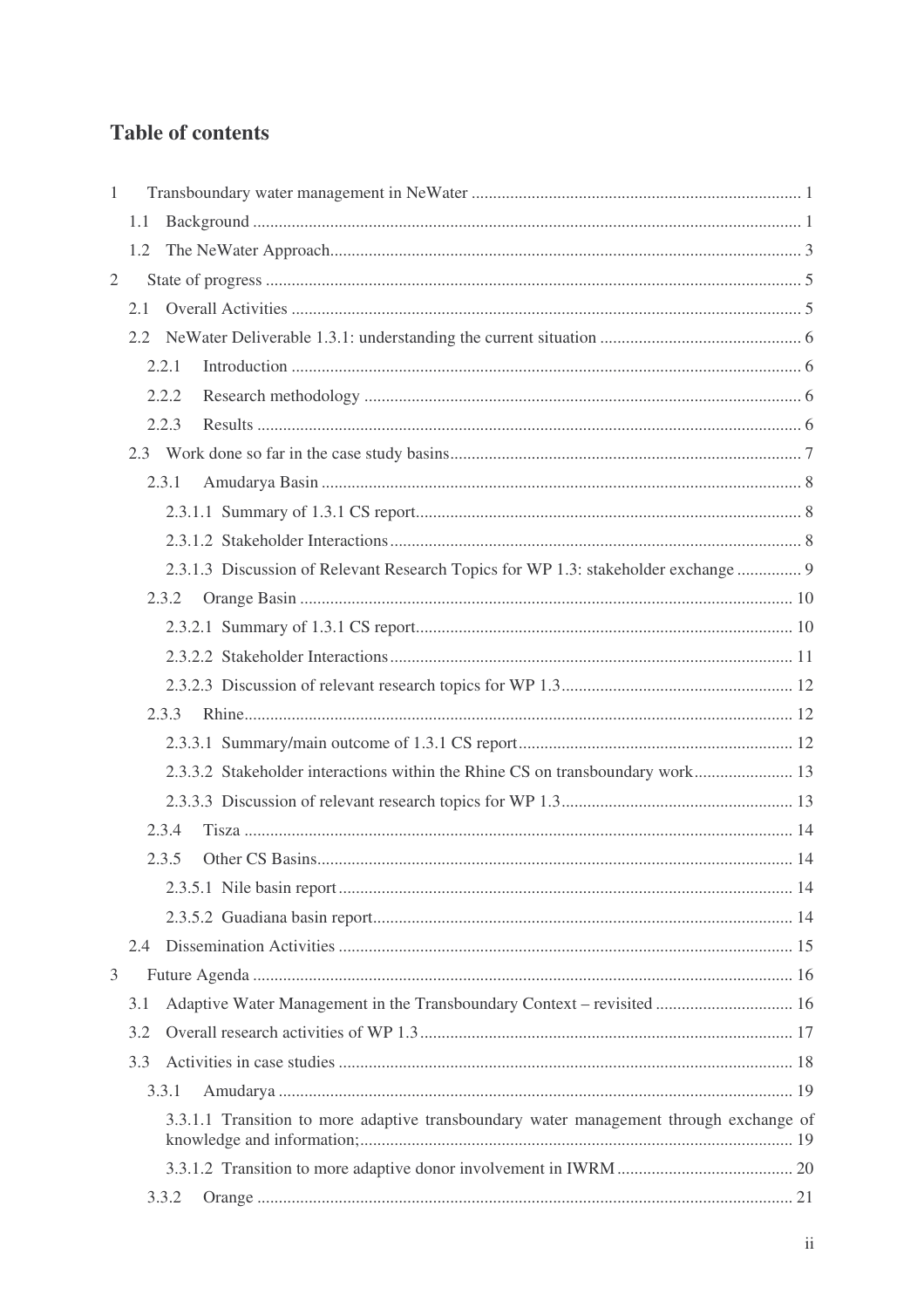| 3.3.2.2 Safeguarding adapative donor involvement in IWRM in the Orange basin 22 |  |
|---------------------------------------------------------------------------------|--|
|                                                                                 |  |
|                                                                                 |  |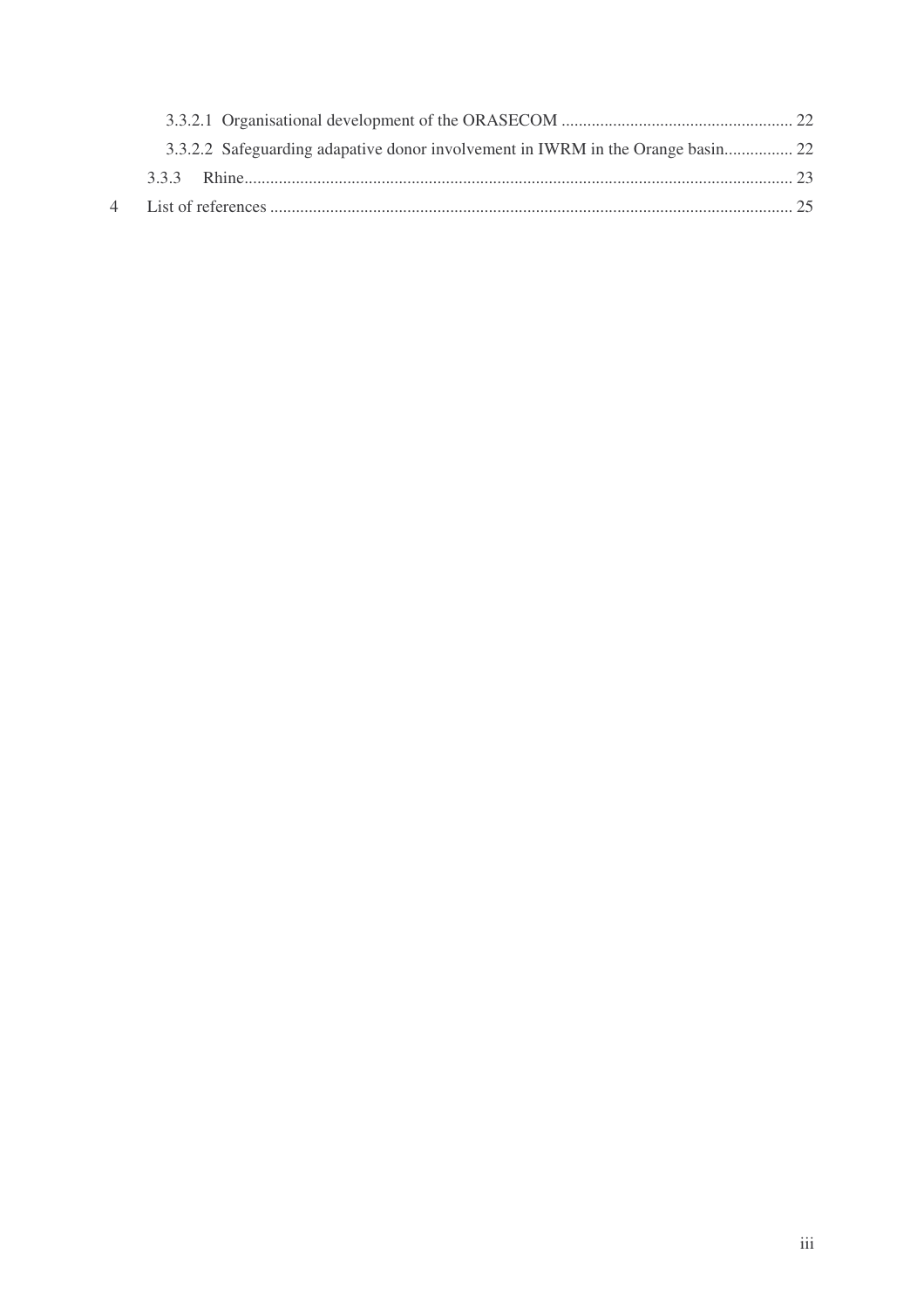



# **1 Transboundary water management in NeWater**

#### **1.1 Background**

The challenge of integrated water resources management is even more complex in the context of transboundary water bodies, as management paradigms of different riparian states need to be co-ordinated and aligned to allow for adaptive approaches to water management at the international scale. Such challenges occur in hundreds of rivers and aquifers throughout the world. In the UNECE region alone there are more than 150 transboundary rivers and 50 international lakes. Due to the complex governance structure in transboundary basins their capacity for reacting in a flexible way to changing boundary conditions, such as for example environmental degradation and water scarcity, is in many cases limited.

In the past, the inadequate management of transboundary water bodies, following a lack of co-ordination among riparian states and the apparent mismatch of natural conditions and institutional settings, has resulted in conflicts of interest and even dispute over shared watercourses.

In an effort to pre-empt and prevent such situations and to provide mechanisms for proactive conflict resolution, several governance structures have emerged in transboundary river basins over the past years. In fact, the co-operation of riparian states on the sustainable use of water resources is increasingly considered a main element in strengthening regional collaboration among states.

In this context, the 1992 UNECE Convention on the Protection and Use of Transboundary Watercourses and International Lakes has provided a guiding legal framework for regional co-operation on shared water resources. Among other objectives, the Convention primarily advocates overcoming the traditional, fragmented approach to water management and taking on more holistic strategies. The Convention serves as a reference for existing agreements and provides guidance for the design of new agreements.

Co-operative approaches currently in place in international river basins comprise numerous bilateral and multilateral agreements. Joint bodies, in many cases commissions or other appropriate institutional arrangements, constitute the core structure of such governance systems. Among the tasks of the joint bodies are:

- the identification and inventory of pollution sources,
- the setting-up of joint monitoring programmes,
- assessing the effectiveness of control programmes,
- facilitating the exchange of information on the best available technology and other best practice,
- the implementation of environmental impact assessments.

In fulfilling these tasks, the joint bodies are faced with the challenges of integrating and considering not only differing national approaches to basin management in terms of the legal and regulatory frameworks, but also different economic and cultural situations and traditions.

Apart from the establishment of formal organisational structures for the management of transboundary bodies, other co-ordination models, relying on voluntary negotiations among already existing institutions in the river basins, are being discussed as well. These informal efforts strive to fulfil tasks similar to those outlined before. It should be noted that, in reality, hybrid forms of these two countervailing regime types are the most probable regime type.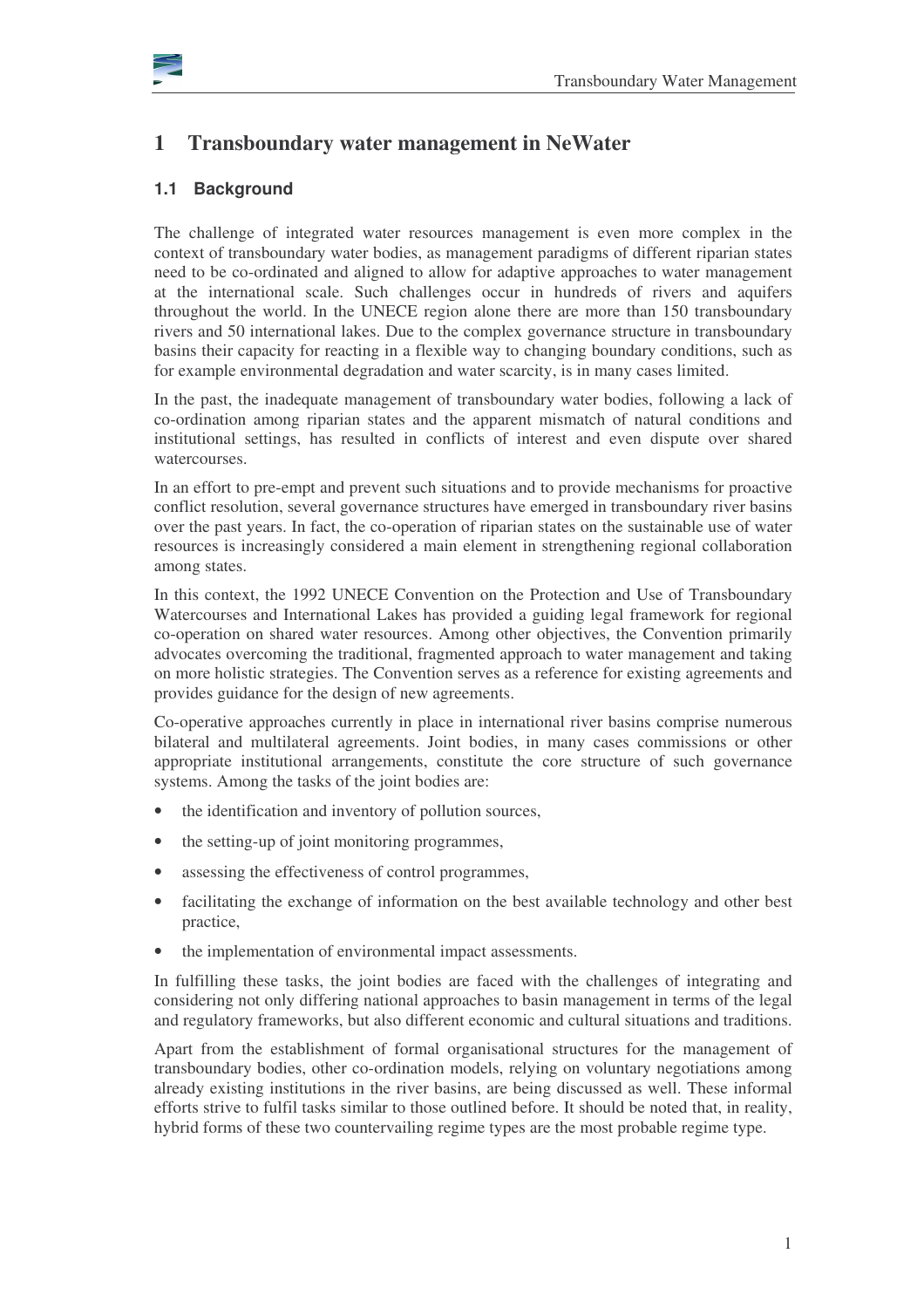

The success of a transboundary regime depends on the sustained integrative capacity of its respective set-up. This capacity is determined among other factors by the elements discussed below. These could possibly also serve as a basis for developing effective indicators to assess a regime's flexibility with respect to changing boundary conditions.

- Inclusiveness of the regime with respect to all relevant stakeholder groups as a key component to allow for social learning of all actors; an important means to cope with changing boundary conditions and uncertainty.
- Clear allocation of tasks and responsibilities among the different parties of the regime.
- Adoption of effective mechanisms for the collection and sharing of information as a prerogative for sound decision-making and participation.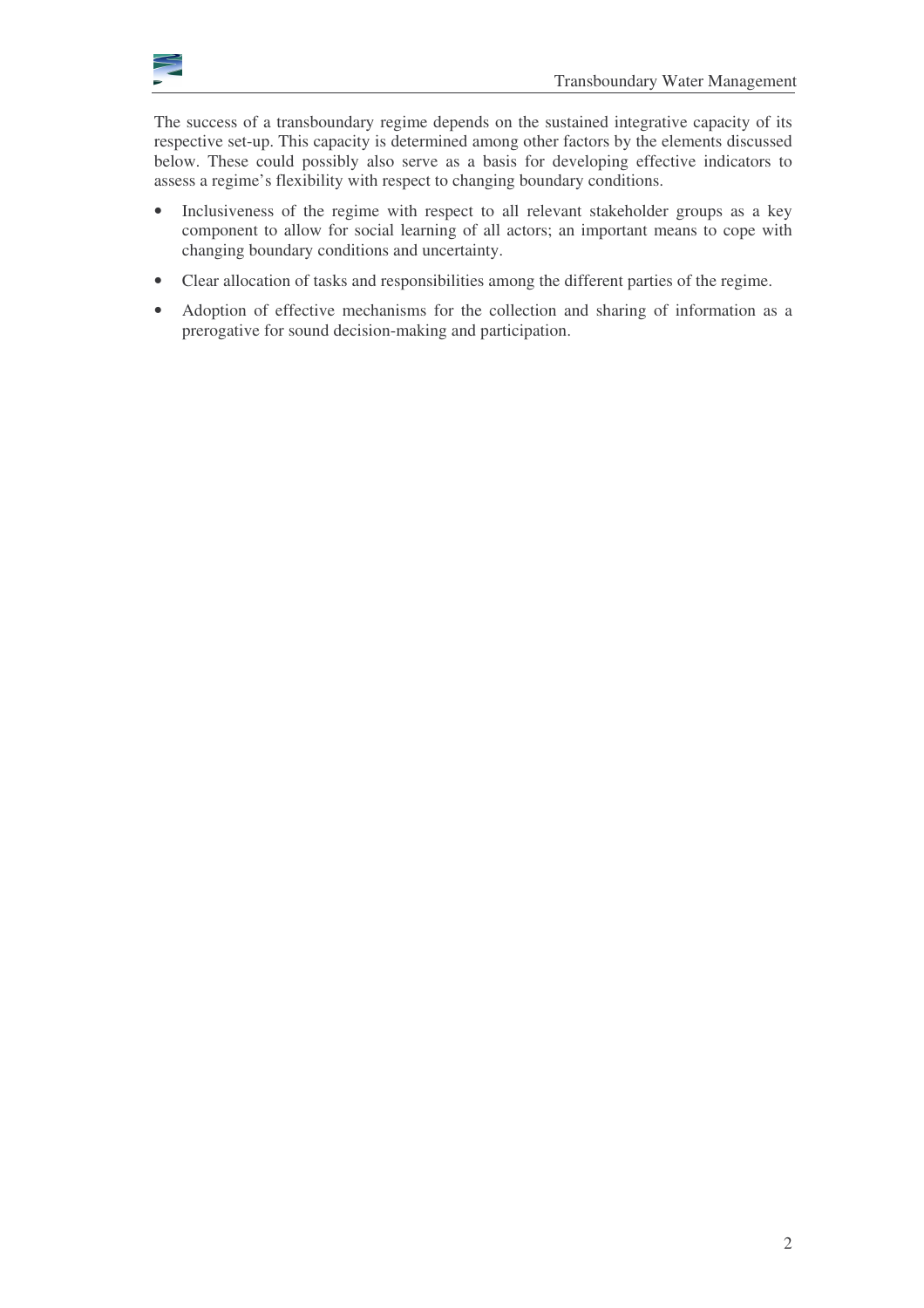

#### **1.2 The NeWater Approach**

In response to the above mentioned challenges in transboundary water management the NeWater project is focussing on two main research areas: the structure and constellation of institutions in the water governance of transboundary basins, and the role of information management in such regimes.

These foci were selected in order to break down the overwhelming complexity of transboundary water governance by looking at the issues from two different - but also directly related - aspects of transboundary river basin management.

#### *Focus on institutions – guiding questions*

The potential for different ensembles of institutions to promote adaptive capacity, learning, and flexible management across borders is determined by several factors, including the capacity and structure of the institutions within a country, the interaction and power play across borders (diplomacy/negotiations) as well as the role of international agreements, both as informal understandings and formal conventions (ratified or not).

A special emphasis will be laid on the following questions:

- What are the most relevant national and international water laws and policies and what is their influence on transboundary water management? Is the transboundary institutional setting coherent with the national organisational framework in water management? How can informal co-operation and formal agreements and treaties be balanced in a transboundary water management system?
- What are the main governmental and non-governmental actors; what are their main goals, strategies and capacities; how do they interact?
- What is the influence of different national or organisational cultures? Does the current transboundary regime reflect the negotiation culture in the respective region?
- To what extent are stakeholders and the public involved in transboundary river basin management?
- To what extent do management systems deal with uncertainty/change and the decreasing predictability of extreme events?
- What regime changes have occurred in the past, how were these effected? What is the nature and speed of these changes?

#### *Focus on information – guiding questions*

The potential to stimulate adaptive capacity and management through greater and easier information access and communication between stakeholders, both across and within borders, is a key research area.

The guiding questions in this context are:

- What kind of information is needed by what actor for the management of transboundary resources? Is there a strategy to fulfil these needs? What are the spatial and temporal scales of information considered?
- Who collects, produces and interprets information? How is uncertainty dealt with?
- Is information exchanged? Between which actors?
- How is information used in decision-making processes? By which actors?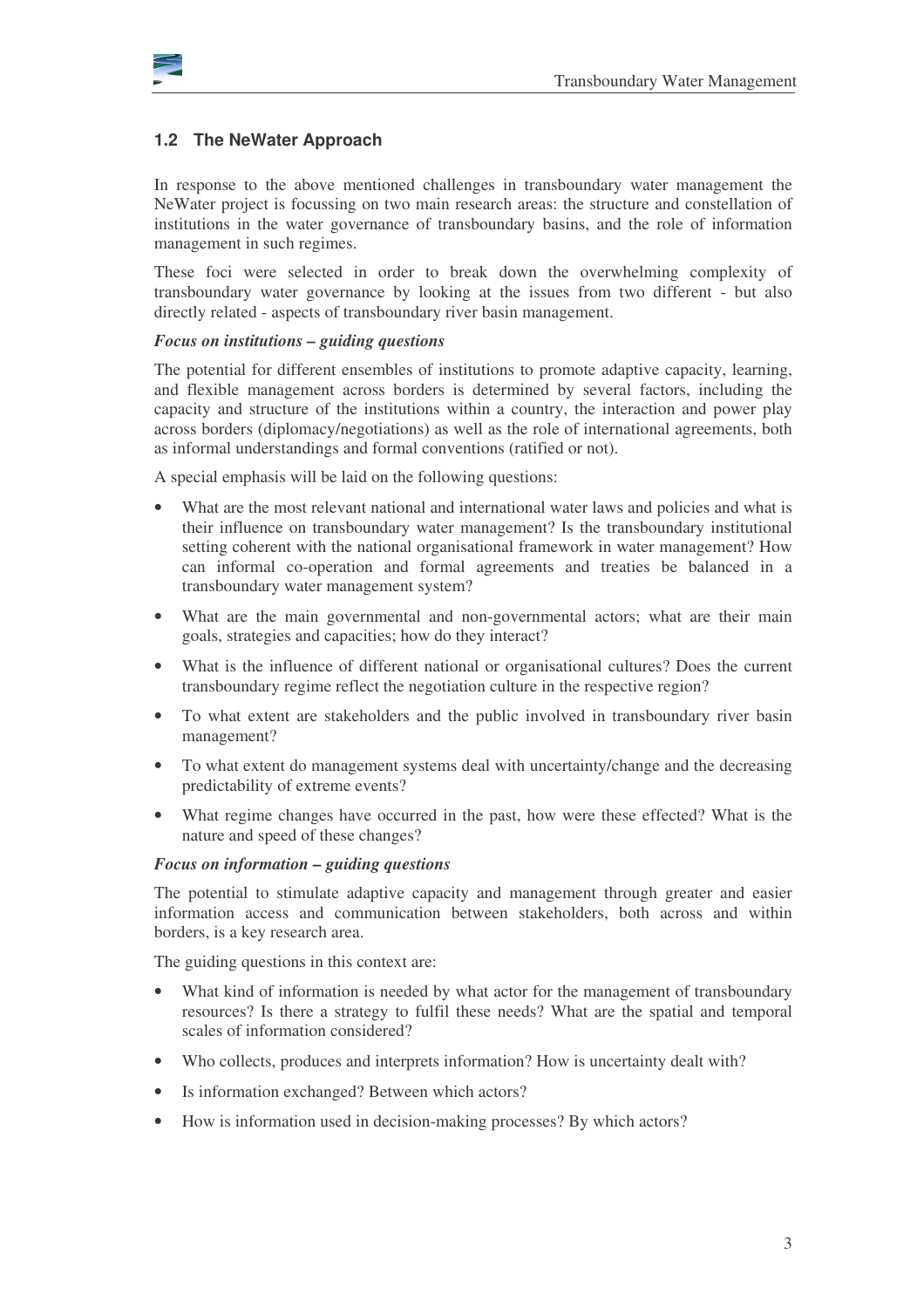

- What were drivers for (un)successful examples of information exchange (e.g. budget, flood/drought etc.)?
- Are data shared for developing transboundary management plans?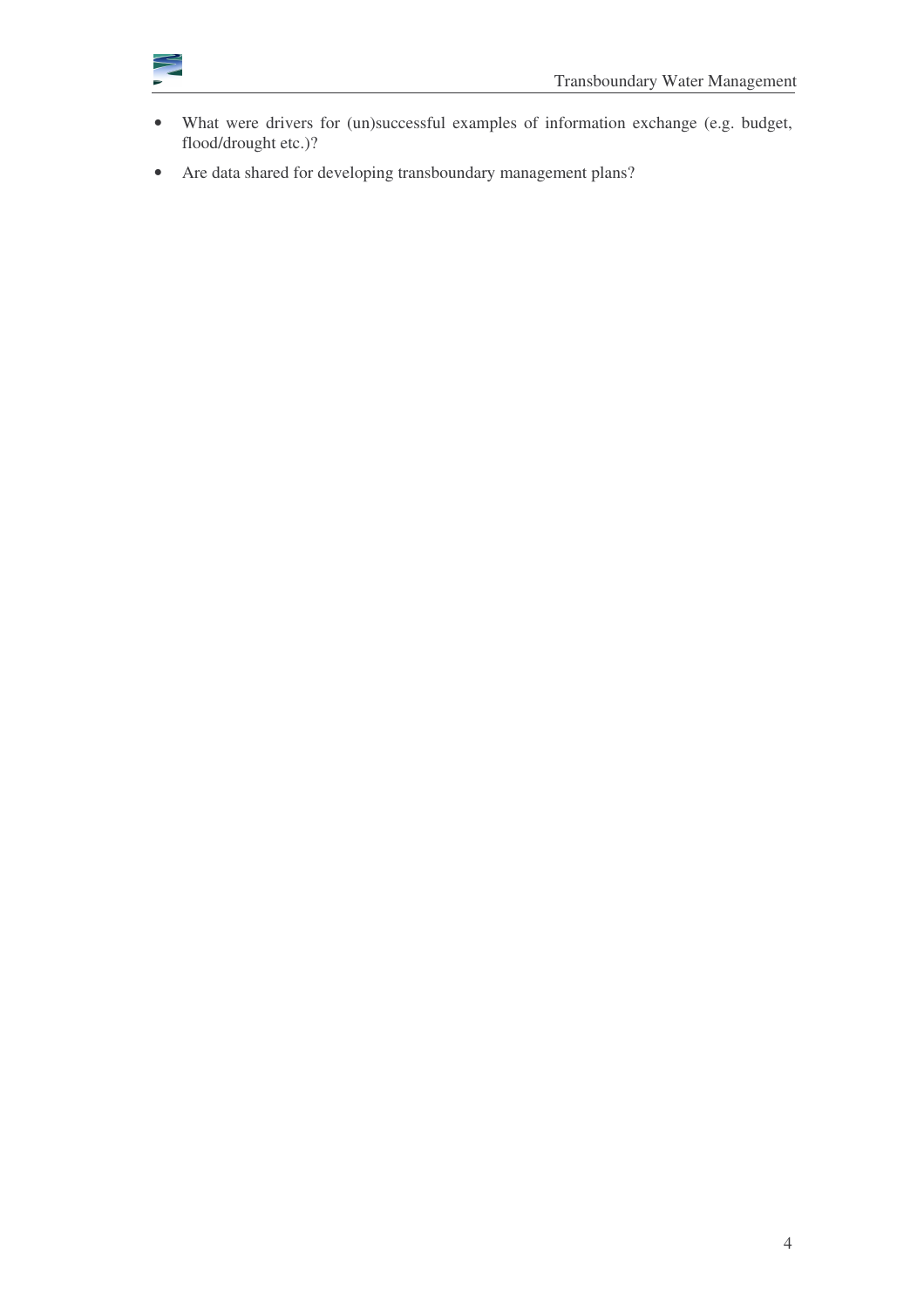



# **2 State of progress**

### **2.1 Overall Activities**

According to the description of work of WP 1.3, its aim is to provide an overview of the "state-of-the-art" research on the influences of information and institutional contexts on transboundary water management. This knowledge will be applied to examine how changes in institutional settings or information transfer can lead to more adaptive strategies for management in specific transboundary case study areas. Transboundary issues cannot be separated from national issues; in order to cover this aspect WP 1.3 will work closely with WP 1.2 for analyses of national institutional/governance issues.

The content of Deliverable 1.3.1 is strongly related to that of Deliverable 1.2.1, in which the current state of governance and the institutional arrangements are analysed for South Africa (Orange basin), Uzbekistan (Amudarya basin) and Germany, Switzerland and the Netherlands (Rhine basin). Furthermore, the planned activities of the RBA Centre in the transboundary Niederrhein case study are based on WP1.2 (participation) as well as WP1.3 (transboundary regimes).

Overall activities in the frame of WP 1.3 have the following technical purposes:

- the integration of other components of NeWater research into the research activities of WP 1.3 and vice versa,
- the dissemination of WP 1.3 activities and results,
- assuring an effective project management and research work.

The following activities were undertaken during the first ten months:

#### **WP 1.3 reserach**

- Activity plan for WP 1.3 of February 2005,
- Preparation of case study reports on transboundary regimes,
- Preparation of a synthesis report,
- Preparation of a common research agenda for WP 1.3.

#### **Interaction with case study basins**

- Design of a baseline template on information needs, as well as a concept sketch for the involvement in the Amudarya and Orange basins in February 2005,
- Design of a general flyer on Ecologic's involvement in NeWater,
- Design of flyers on transboundary issues for Orange and the Amudarya,
- Interactions with case study WPs to obtain relevant information for the basin reports,
- Participation in the several case study meetings to elicit information, clarify research needs and to prepare the common research agenda.
	- Amudarya case study meeting in Bonn 7 April 2005 with presentation of concept paper,
	- Participation in a Tisza Basin meeting in Sarospatak in Hungary,  $21 23$  May 2005,
	- Participation in several meetings on the Rhine case.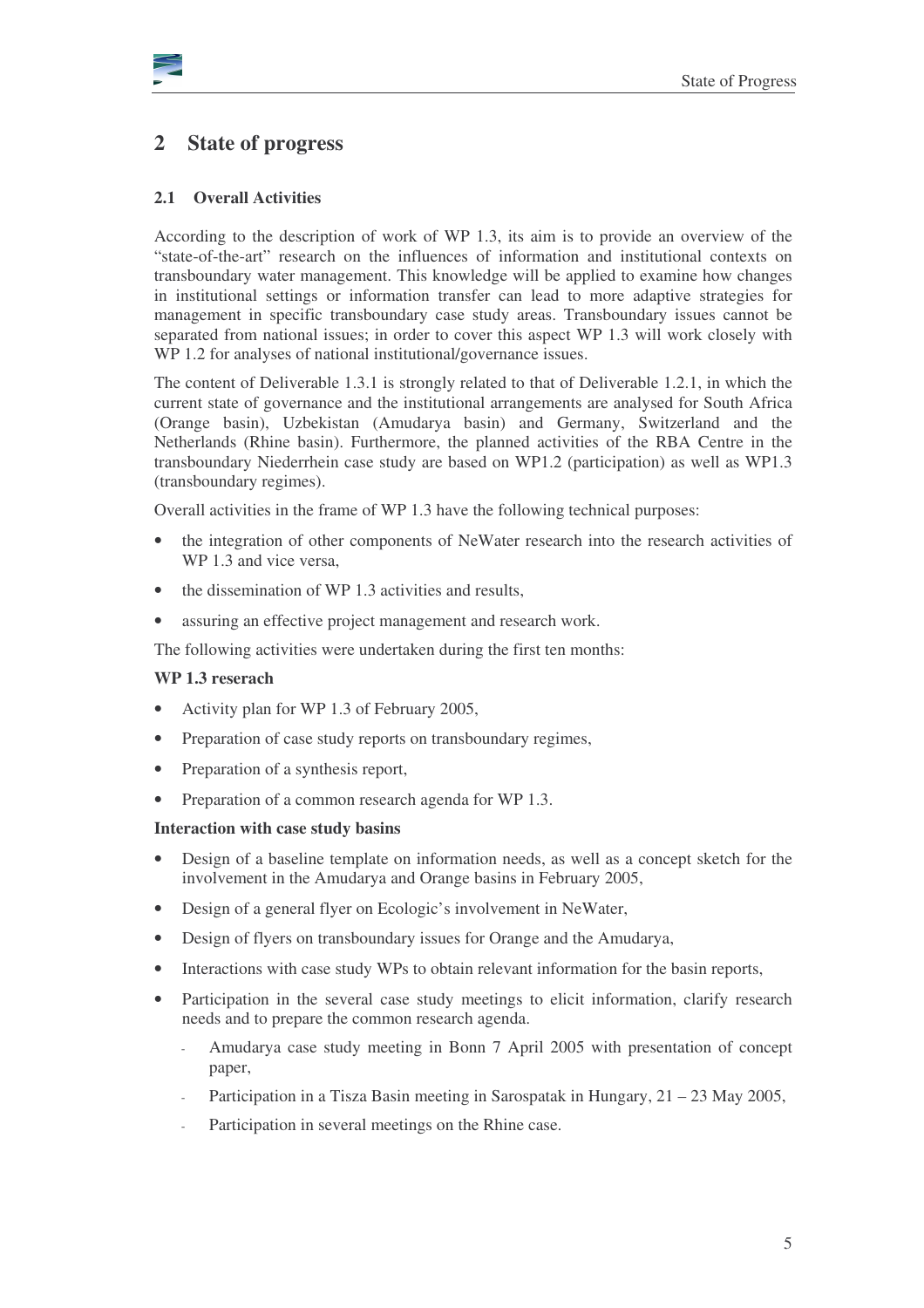

#### **2.2 NeWater Deliverable 1.3.1: understanding the current situation**

The following section is a summary of Deliverable 1.3.1, state-of-the-art report on transboundary river basin management.

#### **2.2.1 Introduction**

Traditionally, River Basin Management (RBM) has been treated as a technical issue, which can be addressed through prediction and control. In practice however, RBM is faced with complex issues that are characterised by uncertainty and change. Because current knowledge

is unlikely to be sufficient in the future, RBM needs to be adaptable to new information and changing circumstances.

Adaptive management aims at active learning of all stakeholders and continually improving management strategies by learning from the outcomes of implemented policies (Pahl-Wostl 2004). This approach might require changes in the management regime, consisting of law, policy, formal and informal actor networks and interactions between these elements (see Figure 1). Improving for example public participation and information management is essential in the development of a learning and adapting RBM regime.



**Figure 1: River basin management regime**

#### **2.2.2 Research methodology**

The management regimes of the seven NeWater river basins have been analysed:

- the Amudarya, Elbe, Guadiana, Rhine and Tisza basin in Europe;
- the Orange and Nile basin in Africa; and
- the Amudarya basin in Central Asia.

The regimes were compared in order to answer the following research question:

*To what extent do current regimes and information management systems support adaptive management?*

This question has been elaborated in an evaluative framework, which has been applied to the selected basins. The framework consists of criteria concerning formal and informal actor networks, the legal framework, policy development and implementation, information management and financial aspects.

#### **2.2.3 Results**

The extent to which the regimes and information management in the studied basins support adaptive management varies significantly (see Figure 2). The Rhine and Elbe regimes currently offer the largest potential for adaptive management. The regimes in the Amudarya and Nile basins, as well the Orange, Guadiana and Tisza regimes, are not ready for adaptive management yet. Although a first step has been made in developing institutions for transboundary co-operation, the intended structures have not been fully implemented yet. As long as the political setting is not ready for changes, there will be little political will for the development of transboundary water laws and policies.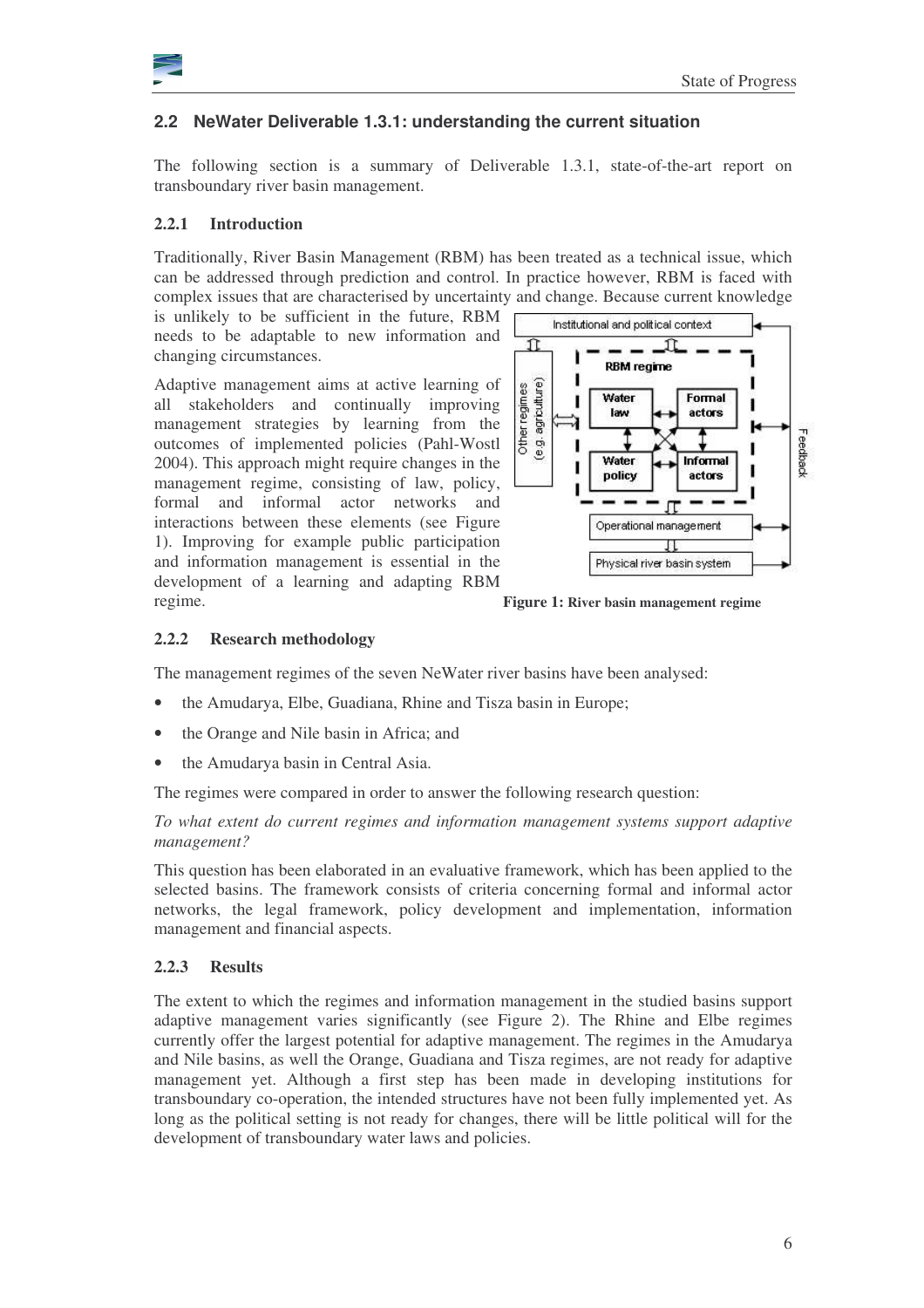



**Figure 2: Comparison of support transboundary regimes to adaptive management**

The analysis also offers some insight in the order of development of an adaptive regime. It can be hypothesized that co-operation across administrative boundaries and joint information production are often part of the early phases of the transition. Somewhere in the middle of the transition an appropriate legal framework and financing system may be developed, policies may be developed and implemented, and a broad communication, including public participation, may be established. Requirements for adaptive management that are still hardly existent in any of the studied basins are adaptable legislation, cross-sectoral cooperation, interdisciplinarity, co-operation between administrative levels, critical reflection on uncertainties, assumptions and mental models, and utilisation of information.

#### *Discussion*

The developed evaluative framework has been useful in the analysis of regimes and information management and appeared to be comprehensive. A qualitative evaluation of the extent to which the regimes support adaptive management has been performed by researchers with expertise on specific basins. Some quantification of scores has been done by one researcher and has been checked by the other researchers. Consequently, the scoring is to some extent subjective. Furthermore, the scores are relative, because it was impossible to identify 'reference regimes' that do not at all - or fully - support adaptive management. As a result, the scores can only be used in an indicative way.

#### *Conclusions and recommendations*

The extent to which the regimes and information management in the studied basins support adaptive management varies significantly, and so do the activities that can be undertaken to stimulate adaptive management. Transitions towards adaptive management have to be executed step-by-step and might take decades. Goals and ambitions should be adjusted to the current situation to make sure they are feasible. The well-developed regimes in the Rhine and Elbe basins can focus on activities such as cross-sectoral co-operation and consideration of uncertainties. The regimes that offer little support to adaptive management, in particular in the Amudarya and Nile basins, should focus on improving information exchange and political co-operation first.

#### **2.3 Work done so far in the case study basins**

The case studies selected for investigation in the context of the project display a variety of water management issues, institutional structures and future development trajectories. Work performed so far in the WP took into account all NeWater case studies to obtain an overview of the main challenges and possible similarities among the basins. Of the NeWater case studies a smaller set of case studies was chosen for a more thorough investigation in the framework of WP 1.3 – the Amudarya, Orange and Rhine basins. The selection was based on interest voiced by stakeholders in the region as well as initial research performed by the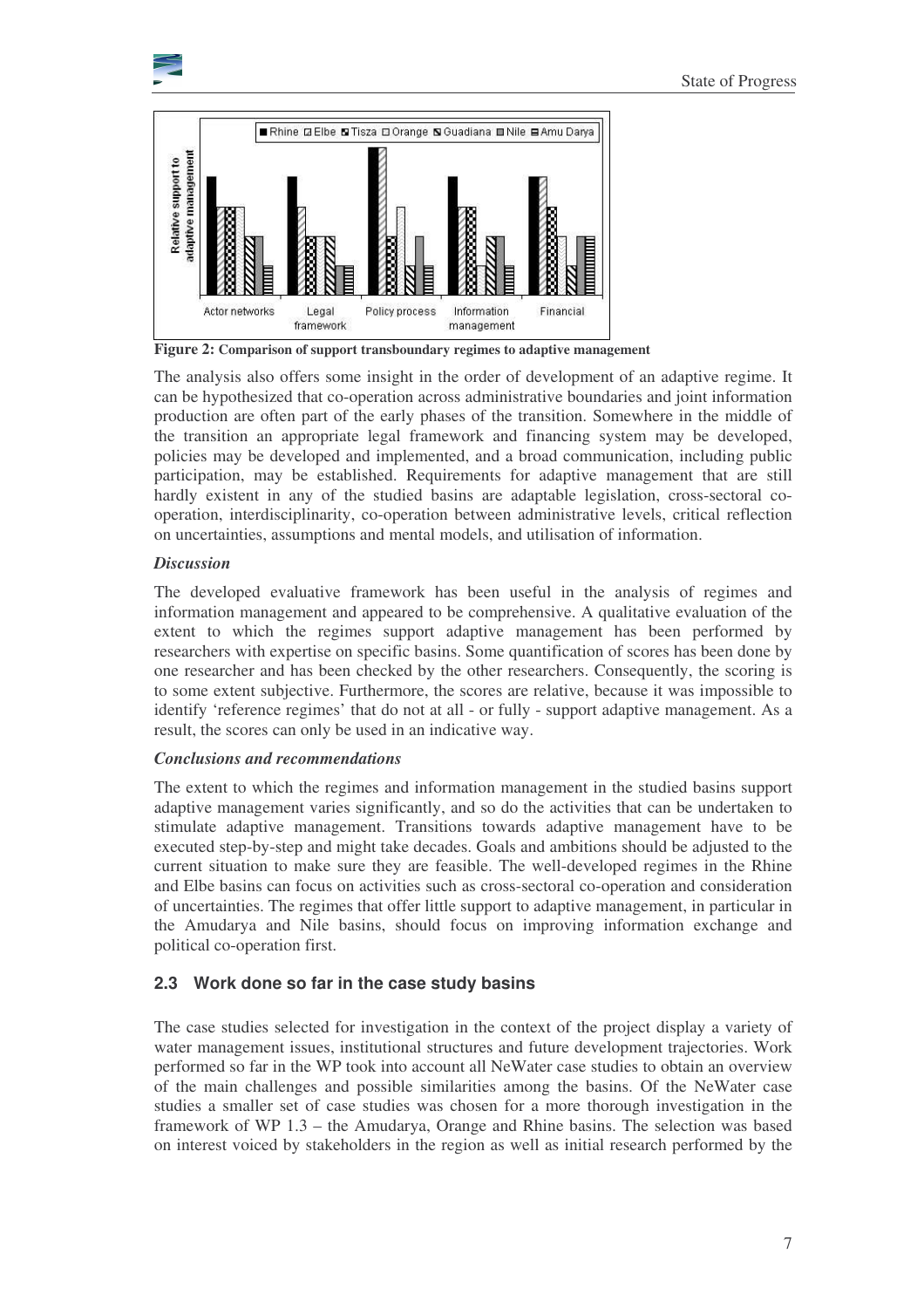

WP team. The following sections will outline the activities undertaken so far in these basins. They form the basis for the second 12-months period, which is addressed in chapter 3.

#### **2.3.1 Amudarya Basin**

#### **2.3.1.1 Summary of 1.3.1 CS report**

The NeWater deliverable 1.3.1 "Amudarya basin report" was finalised in July 2005. The report provides an overview of the water management regime(s) of the Amudarya basin. The approx. 466,200 sq km. large basin streches from high mountain areas of the Pamiro-Alaimountain system to the semi-arid to arid conditions of the Turan desert plain. While the upstream countries are highly interested in the exploitation of the hydropower potential, the economies of the downstream countries are to a great extent dependent on water for irrigation. However, water allocation is not only a conflict of upstream and downstream countries: downstream countries have severe disputes about sharing water resources among each other. Another important issue in the Amudarya Basin is the growing environmental degradation due to inappropriate agricultural practices, insufficient sewage treatment systems, etc.

In the Amudarya Basin, water management has a particular historic dimension. Central Asia has undergone the transition from centraly planned economies under the former Soviet Union to market economies after independence. This transition has a specific significance for water management, as decisions regarding water management in the Amudarya Basin shifted from a central authority to the necessity of transboundary negotiations. After the independence, the first interstate institutions emerged in order to tackle the upcoming conflicts. Today, one of the most important institutions is the Interstate Commission for Water Coordination (ICWC) that is responsible for the whole Aral Sea Basin. The operative branche of ICWC acting in the Amudarya is the Basin Water Management Organisation (BVO). Another organisation active in transboundary water management is the International Fund for the Aral Sea (IFAS) that was established to manage and co-ordinate the funding of projects and programmes in the Aral Sea Basin, of which the Aral Sea Basin Programme (ASPB) is the major initiative in the basin. International donor organisations like the United Nations Development Programme, the World Bank and others promoted these interstate organisations. Nevertheless, transboundary co-operation to a large extent suffers from mutual mistrust and insufficient willingness to enter into an open dialogue on sensitive issues such as irrigation schemes.

Information management in this context is of great importance but at the same time this is also one of the most delicate issues in transboundary negotiations. Information exchange in the transboundary context is far from satisfactory in the Amudarya Basin. This notwithstanding, this issue is widely recognised in the basin and first attempts were made to provide a better basis for decision making at the transboundary scale.

It can be stated that transboundary co-operation in the basin is still hindered by the lack of serious commitments from the institutional, legal and practical points of view. However, the review of transboundary water management regimes in the Amudarya Basin revealed promising attempts for meeting current and new challenges in water management.

#### **2.3.1.2 Stakeholder Interactions**

The assessment of research needs has been completed in close co-operation with the case study project partners and the stakeholders in the Amudarya Basin from the beginning. Two major meetings were held in Tashkent, Uzbekistan, so far:

• June meetings, where a first draft of research access points was discussed with local stakeholders.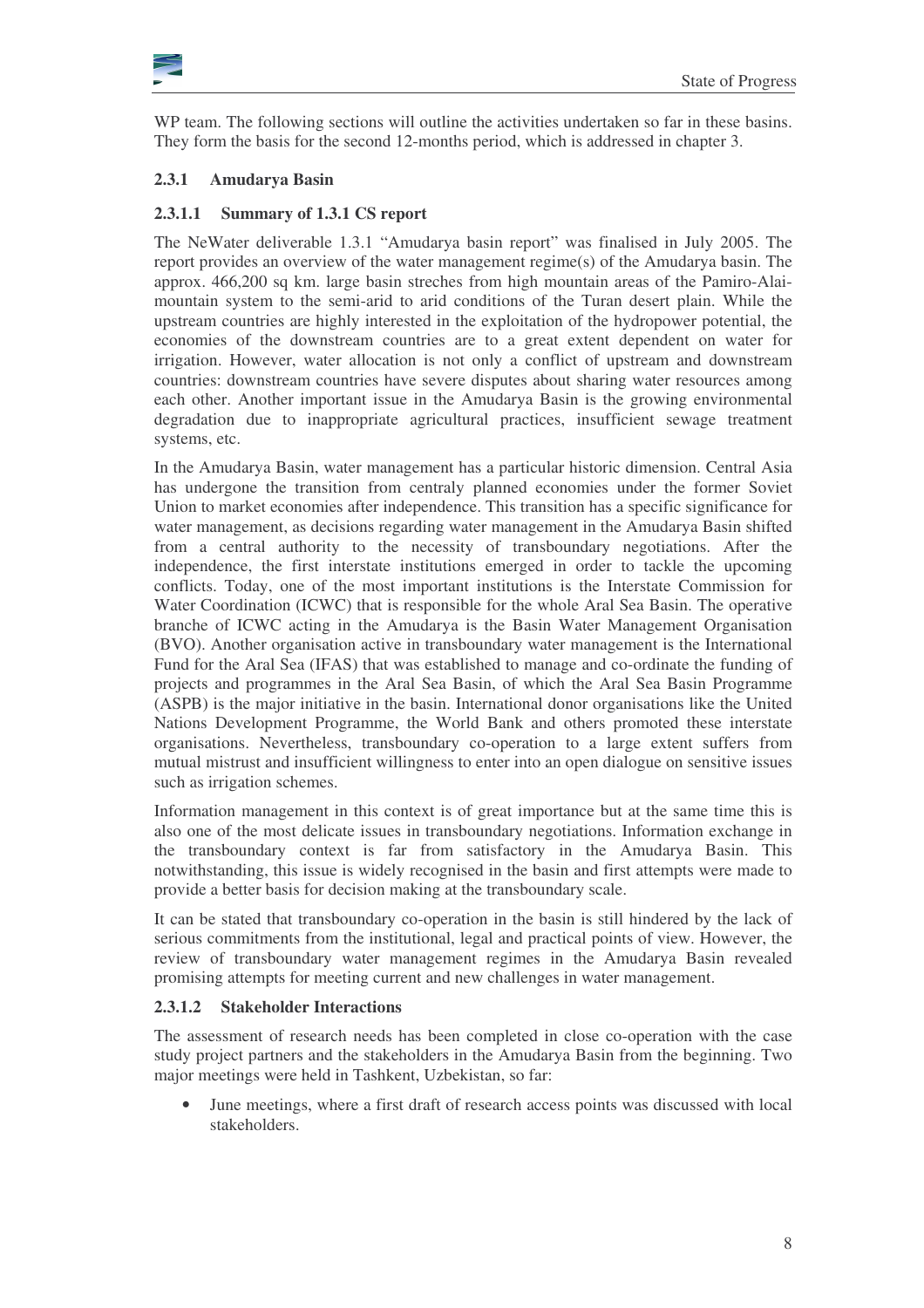

• Tashkent NeWater Conference and special sessions on two possible transboundary research topics, 4-6 October 2005.

#### **Tashkent NeWater Conference – 4-6 October 2005**

The Tashkent NeWater Conference comprised two special sessions that aimed to discuss the agreed access points of the first stakeholder meeting in June. Ecologic held the chair in both sessions.

#### **Special Session "Transition to more adaptive donor involvement in IWRM in Central Asia: the Amudarya case (Learning from experience and dialogue)"**

The goal of this session was to outline best practices but also possible shortcomings of past donor projects in the transboundary context in order to identify possibilities for a more adaptive donor involvement. The further specification and development of such improved approaches will form the research agenda of NeWater Project in the next three years.

#### **Special Session "Transition to more adaptive transboundary water management through exchange of knowledge and information"**

The goal of this session was to analyse the current transboundary information exchange system in the Amudarya basin, in order to identify challenges that can be addressed by the research in the context of NeWater. These could include:

- An assessment of the current information exchange practices within the different levels (international, national, regional, local, spatial, multidisciplinary) and between the different levels
	- Information needs of the relevant actors in the Amudarya Basin at the various levels,
	- Existing procedures/methods of information exchange,
	- Identification of actors that should be involved in the research.
- Identification of opportunities and challenges presented by these practices for adaptive transboundary water management,
- Specification and development of research needs for the improvement of information exchange management in the Amudarya Basin.

#### **2.3.1.3 Discussion of Relevant Research Topics for WP 1.3: Stakeholder Exchange**

The initial exchanges with case study partners and stakeholders during the June meetings gave a first indication that the topics considered for research are of relevance. Based on this, the special sessions chaired by Ecologic in Tashkent identified various issues as supportive for NeWater research on transboundary issues.

The main topics of the discussions in Tashkent and a short summary of the sessions themselves are provided in the following section.

#### **1. "Transition to more adaptive donor involvement in IWRM in Central Asia: the Amudarya case (Learning from experience and dialogue)"**

Many international projects have financed both infrastructure as well as capacity building activities; nevertheless, many problems in the Amudarya River Basin still persist. Based on an evaluation of these projects, obstacles and opportunities (in regard to the adaptive water management concept) could be identified in order to come to recommendations for an improved future design of projects.

The special session at the Tashkent meeting showed that, overall, the issue is considered to be an important one. At the same time, the main setback for getting information about the relevance and feasibility of the research proposed was the limited participation of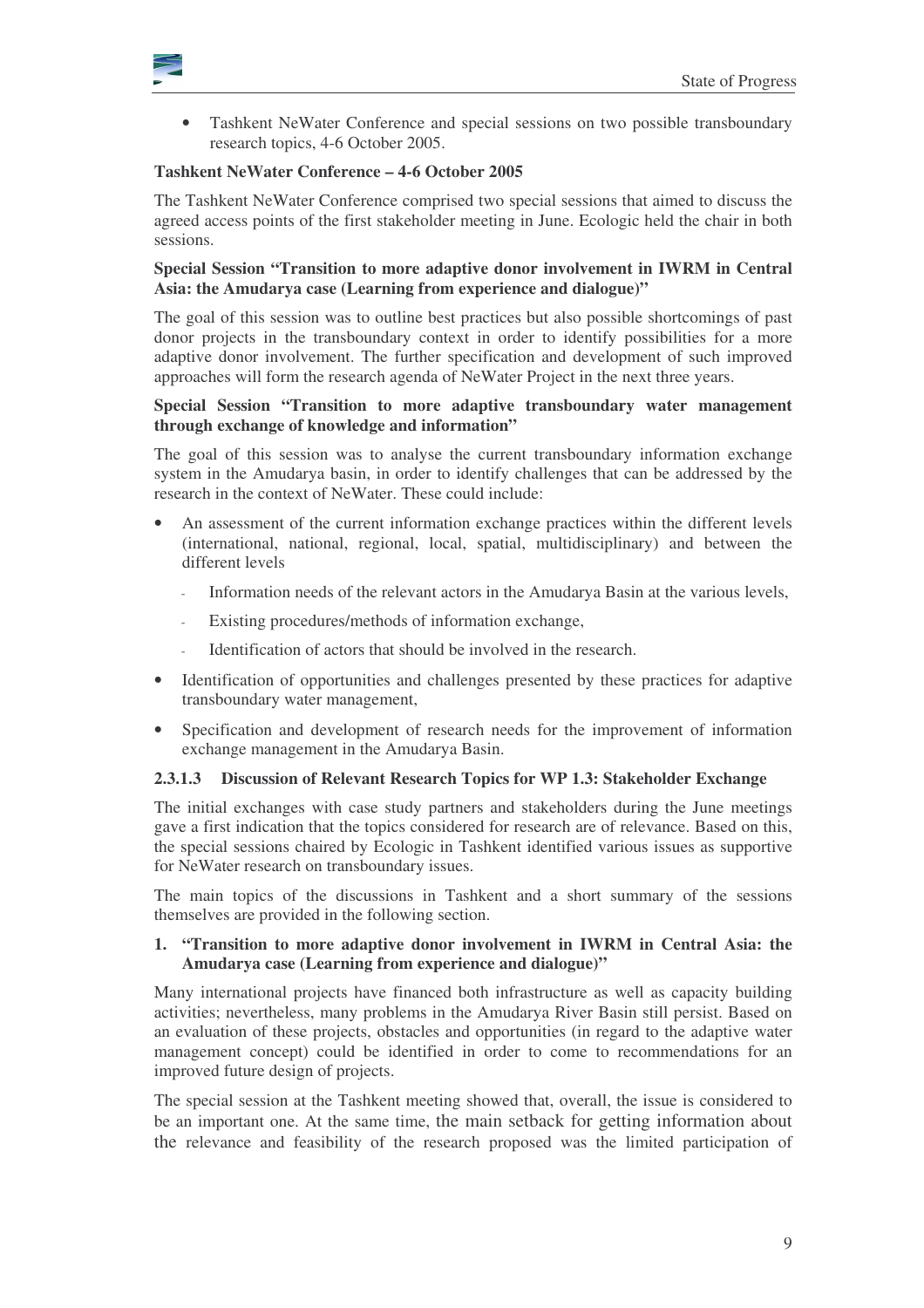

international donors at the meeting. Due to these circumstances, the local authorities to a large extent expressed their frustration with the current overall situation at the Amurdarya, and specifically with donor involvement in the region, without being able to have an exchange with the donors themselves. More specifically, a reproaching atmosphere towards the reduced engagement (and sometimes overall withdrawal of many donors either from the whole region or the Amudarya/Aral sea issue) has to be noted. The absence of donor representatives created an atmosphere that was less productive than expected, because the expectation of authorities to meet the donors was not fulfilled.

On the positive side, important indications about the background of success and failure of different donor projects were presented, even though most of those discussed did not have a transboundary dimension.

The overall structure and size of the group did not allow for in-depth discussions. Some issues, however, could already be identified for a better understanding of the situation, for instance the communication regarding funding and project development (e.g. the reasons for the discontinuation of the GEF-funded "Aral Sea Basin Programme" were not obvious to the participants).

The overall issue of research on donor involvement (or the deficit of it) on the transboundary issue was regarded as of high relevance. After it was made clear that NeWater is not a donor project but aims to conduct research, the main elements that could be part of the research agenda where discussed and seen as important.

#### **2. Transition to more adaptive transboundary water management through exchange of knowledge and information**

The session showed the importance of the issue and was a success. A large amount of interesting information on the current status of information exchange was presented and discussed, but also concerns and possible approaches to overcome problems were presented and discussed. A main element was the deterioration of information exchange schemes dating from the time of the former Soviet Union. The evaluation of the practical implementation of transboundary agreements relating to information exchange in the last 10 years is ambivalent: the majority of stakeholders seemed to be quite critical and pointed out both implementation gaps as well as the need to develop these agreements even further. Therefore, very lively discussions took place, both when discussing the current situation (which was based on different views) as well as on different approaches to overcome them. Overall, the research topic was considered of high relevance for the Amudarya basin; the willingness of the local stakeholders to support this research seems to be very high.

On the downside, no prioritisation of the different information topics (and accordingly, scientific institutions to be involved) that NeWater research could focus on took place (but this could be one of the first tasks of the next phase). Additionally, the political dimension of information exchange was pointed out several times, reinforcing the idea of approaching the issue from a more scientific angle in order to enable exchange and interaction between the different countries. Finally, it is also very urgent to integrate the other Amudarya countries as soon as possible in the setting up of the research agenda, in order for all countries to develop ownership of this project.

#### **2.3.2 Orange Basin**

#### **2.3.2.1 Summary of 1.3.1 CS report**

The NeWater deliverable 1.3.1 "Orange basin report" was finalised in July 2005.The report provides an overview of the water management regime(s) of the Orange River basin. The approx. 1 million sq. km. large basin is characterised by strongly varying hydrometeorological conditions, which produce an extremely uneven distribution of the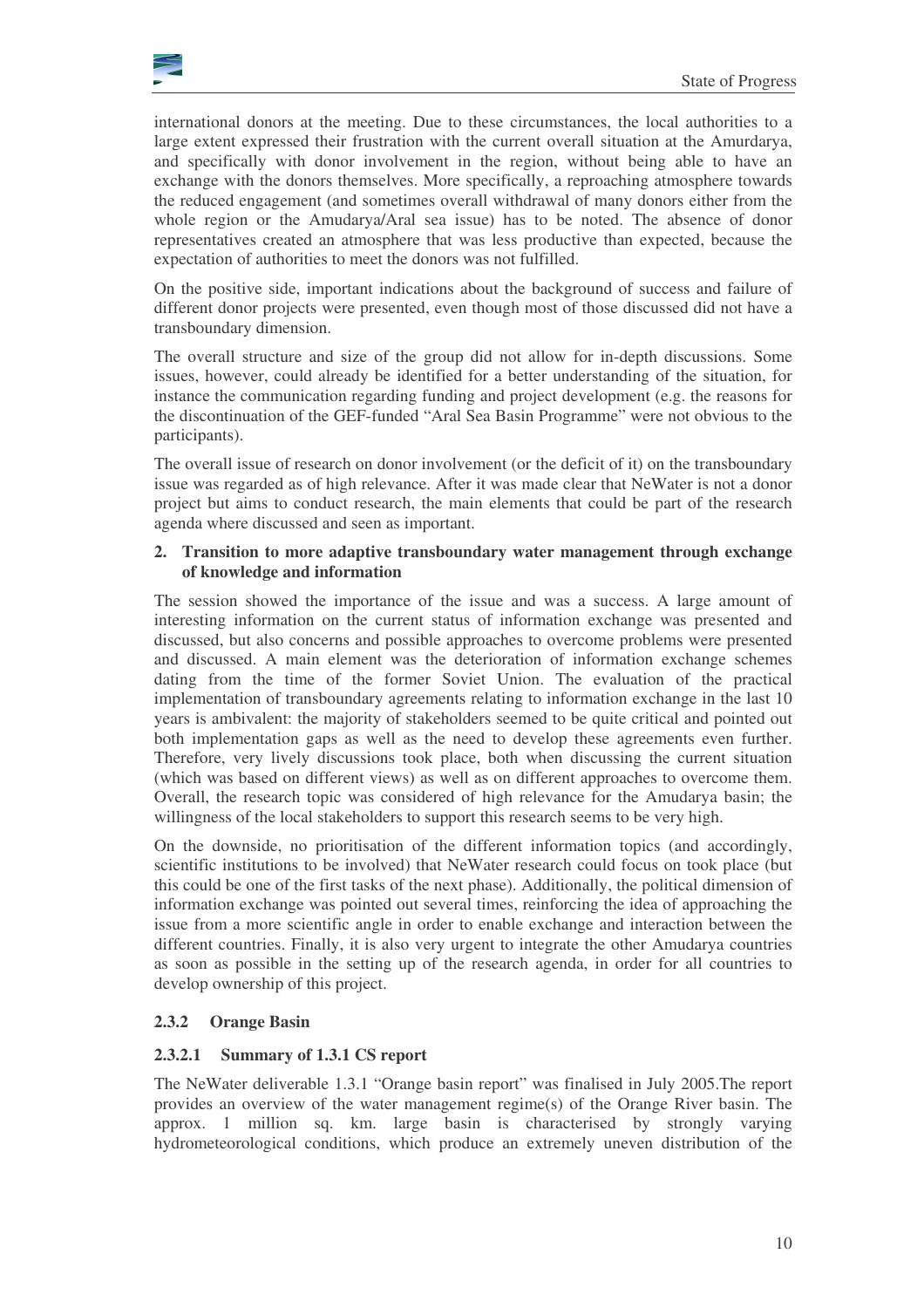

water resources within the basin. Of the four countries within which the basin lies, only Lesotho can be said not to face water stress; the other three face different problems related to water resources scarcity. Due to this situation large-scale water infrastructure (including inter basin transfers (IBTs)) has been built, and more projects, particularly IBTs, are currently under review.

In view of this situation, and in line with the growing importance given internationally to integrated approaches to river basin management, the four countries initiated co-operation on transboundary water management, resulting in the creation of the Orange-Senqu River Commission (ORASECOM) in the year 2000. This river basin organisation was created in a highly favourable political climate, in the aftermath of a process of political union (which had as result the creation of the Southern African Development Community) and of widelypraised international policy- and law-making. Due in large part to its post-apartheid political process, South Africa has seen wide-sweeping reforms of the national water legislation, which as well as being based on different principles (e.g. equitable access), incorporates best-practice knowledge regarding resource management. The basin's other countries have also undergone or are currently undergoing processes of modernisation of their water legislation. Both the national and international evolution in the region present a highly favourable scenario for designing and implementing governance systems with an integrated water resources management approach.

The changes responsible for the positive outlooks for the river basin organisation are, paradoxically, also hampering its effective implementation. The basin's countries are still in the midst of restructuring their water sectors, and progress in the development of the ORASECOM has accordingly been slow. The window of opportunity for the development of this river basin organisation has been recognised by the international donor community, and a large variety of efforts have been realised or are currently being initiated. These target subjects as diverse as the structure of the organisation, the development of a strategic action programme for it, capacity building, generation of hydrometeorological information, etc.

Information production and communication is central for the management of transboundary resources. The current production of information relevant to water resources management has serious shortfalls, but this area is also showing considerable development. The generation of more hydrometeorological data, for instance, has been the focus of various efforts. A commitment to information exchange between the countries can be found in both international and national legislations, and the ORASECOM agreement commits member countries to information exchange of relevant information. Although still in its early stages, the governance system that is emerging in the basin also shows promise in this subject.

#### **2.3.2.2 WP 1.3 in the Orange basin: Stakeholder Interactions**

The interaction with stakeholders in the Orange basin was initiated through preliminary stakeholder consultations in South Africa, carried out by the case study leaders in June 2005 in Lesotho and South Africa. These meetings served to establish a first contact to the stakeholder community in the Orange basin, and to map out main issues, existing connections among the different stakeholder groups, and their degree of interest.

With water issues on a transboundary scale being a very sensitive issue, stakeholder processes need to be initiated in a considerate and careful way. The initial round of consultations will serve as a basis for further rounds of interaction with stakeholders.

The stakeholders consulted in the first round have confirmed the high level of interest in transboundary issues in the basin. However, the scoping also indicated that further specification of the direction and the specific thrust of the research focus would be needed in order to better address the challenges existing in the basin.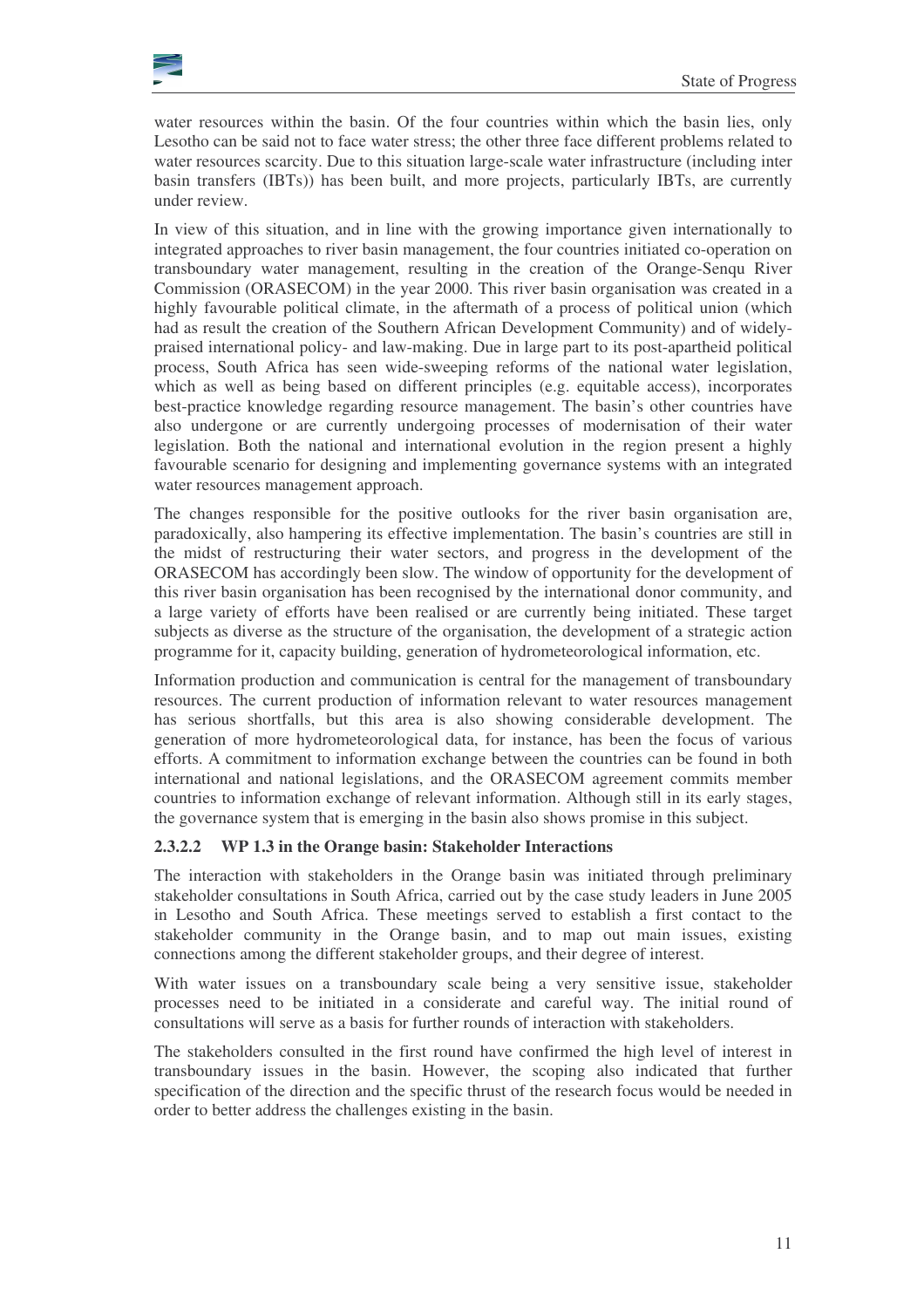

In addition to the interaction with local stakeholders, an initial exchange with the donor community in the region was started in late October, which will be expanded throughout the next months based on the results of the GA. The groups of donors contacted mainly involved the EU Commission, the UNDP and the GTZ.

#### **2.3.2.3 Discussion of relevant research topics for WP 1.3**

In the context of these initial consultations and contacts, various issues were identified as interesting and appealing for NeWater research on adaptive water management, and particularly for transboundary work.

More specifically, work performed in the context of NeWater WP 1.3 could provide knowledge support for the challenges to emerge in relation to the further development of the ORASECOM secretariat through:

- providing possibilities for exchange with other river basin authorities throughout the world/represented in the NeWater project (learning from peers),
- provide impulses to the development of ORASECOM policies and practices to be developed from the perspective of adaptive water management, thus broadening the scope of the current approach, which encompasses all dimensions of IWRM through a stronger focus on the transitory nature of the process,
- stimulating a fruitful debate among the research conducted in the NeWater project and the initiatives undertaken with regards to the ORASECOM to enable a beneficial exchange and transfer of information,
- using the participatory approach followed by the NeWater project to introduce this issue to the international level, and contributing to its stronger integration in the future ORASECOM governance structure,
- investigate the key implications of the ORASECOM on the adaptiveness of water management practices throughout the region.

This work would have to be performed in close collaboration with:

- the ORASECOM secretariat,
- the case study partners of WB 3 Caroline Sullivan, Chris Dickens, Myles Mander and associated institutions and local partners,
- the donor community active in the area, with the clear goal of providing an added value to the work already performed without duplicating work,
- in consultation with the main stakeholders involved at the international, national and where possible also regional level, in order to avoid the notion of omniscient consultants from Europe.

#### **2.3.3 Rhine**

#### **2.3.3.1 Summary/main outcome of 1.3.1 CS report**

#### *Main issues*

Considering the historical and current policy agenda, the main problem in the Rhine basin is pollution and a 'good second' is flooding. According to recent research on climate change, severe floods and droughts are expected to occur more often in the Rhine basin. Even now,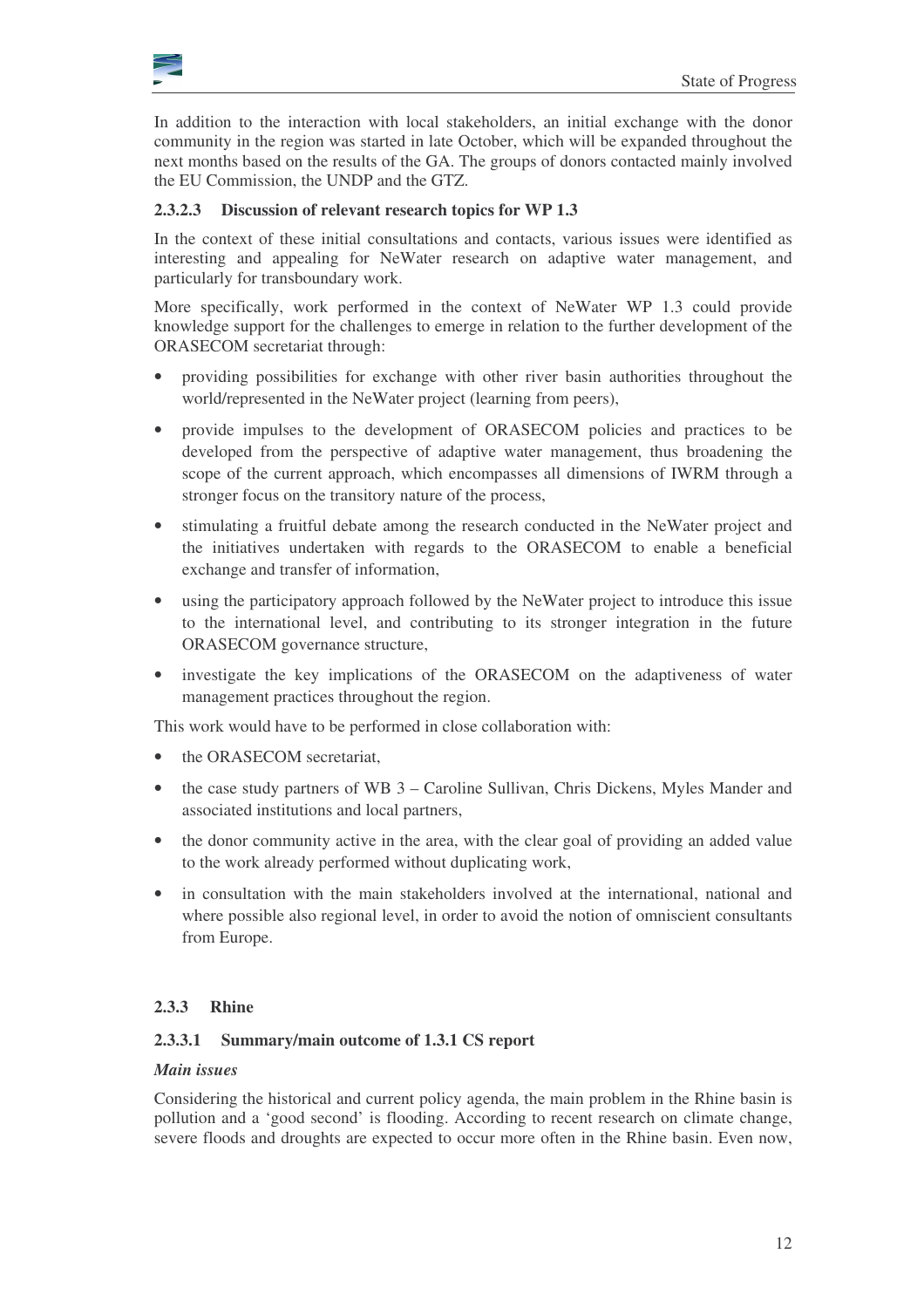

high river discharges and floods take place regularly (e.g. in 1995 and 1998). After years of increasing the height of embankments, other types of measures, like creating more room for the river, are being considered. Moreover, increased attention is being paid to upstream and downstream effects of measures, which triggers transboundary co-operation. To a much lesser extent there are concerns about a possible increase in the number and severity of dry spells.

#### *Transboundary regime and information management*

The results of the analysis of the regime and information management in the Rhine basin in the light of adaptive management are summarised in Table 1. Activities to stimulate adaptive management in the basin should be aimed at developing the elements that are currently underdeveloped.

**Table 1. Evaluation of regime and information management in the Rhine basin**

| <b>Well-developed elements</b> |                                                                                                                                                                        |             | <b>Less-developed elements</b>                                                                                                            |  |
|--------------------------------|------------------------------------------------------------------------------------------------------------------------------------------------------------------------|-------------|-------------------------------------------------------------------------------------------------------------------------------------------|--|
|                                | Technical and political co-operation in the International<br>Commission for the Protection of the Rhine<br>Many interactions between governments, NGOs &<br>scientists | ٠<br>٠<br>٠ | Cross-sectoral / interdisciplinary co-operation<br>Co-operation between government levels<br>Consideration of uncertainties & assumptions |  |
|                                | Comprehensive legal framework                                                                                                                                          | ٠           | Provisions for change of law and policy                                                                                                   |  |
|                                | Basin-wide policies                                                                                                                                                    | ٠           | Policy experimentation                                                                                                                    |  |
|                                | Policy implementation                                                                                                                                                  |             | Utilisation of information                                                                                                                |  |
|                                | Long-term horizon                                                                                                                                                      | ٠           | Use of multiple resources                                                                                                                 |  |
|                                | Flexible measures                                                                                                                                                      |             |                                                                                                                                           |  |
|                                | Information production & dissemination                                                                                                                                 |             |                                                                                                                                           |  |

#### **2.3.3.2 Stakeholder interactions within the Rhine CS on transboundary work**

So far three Dutch stakeholders were interviewed in the establishment of D131: International Association of Waterworks in the Rhine catchment area (IAWR), NGO *Stichting Reinwater*, and the citizen's initiative *Hoogwaterplatform*.

More interactions with stakeholders in the Rhine basin have been planned in several subcases:

- Basin-wide scale  $&$  influence of EU policies;
- Transboundary case Niederrhein;
- Emscher case:
- Waterboard Stichtse Rijnlanden case.

The basin-wide 'research' will be based on an upscaling of the insights from the Niederrhein case (and there will probably be no or little interaction with stakeholders at the basin-wide level). The transboundary Niederrhein case is therefore of utmost relevance to WP1.3. There is a dialogue going on between the RBA Centre and the Dutch RIZA & RWS-DON about the research activities is this case. The idea is to involve all participating (government) stakeholders in the Dutch-German 'Working Group for Flood Management on the Niederrhein' in several workshops.

#### **2.3.3.3 Discussion of relevant research topics for WP 1.3**

Transboundary flood management seems a relevant issue for WP1.3. Flood management is a complex problem, characterised by (socio-economic and climate) change and uncertainty. Furthermore, many actors with different perceptions of problems and solutions are involved.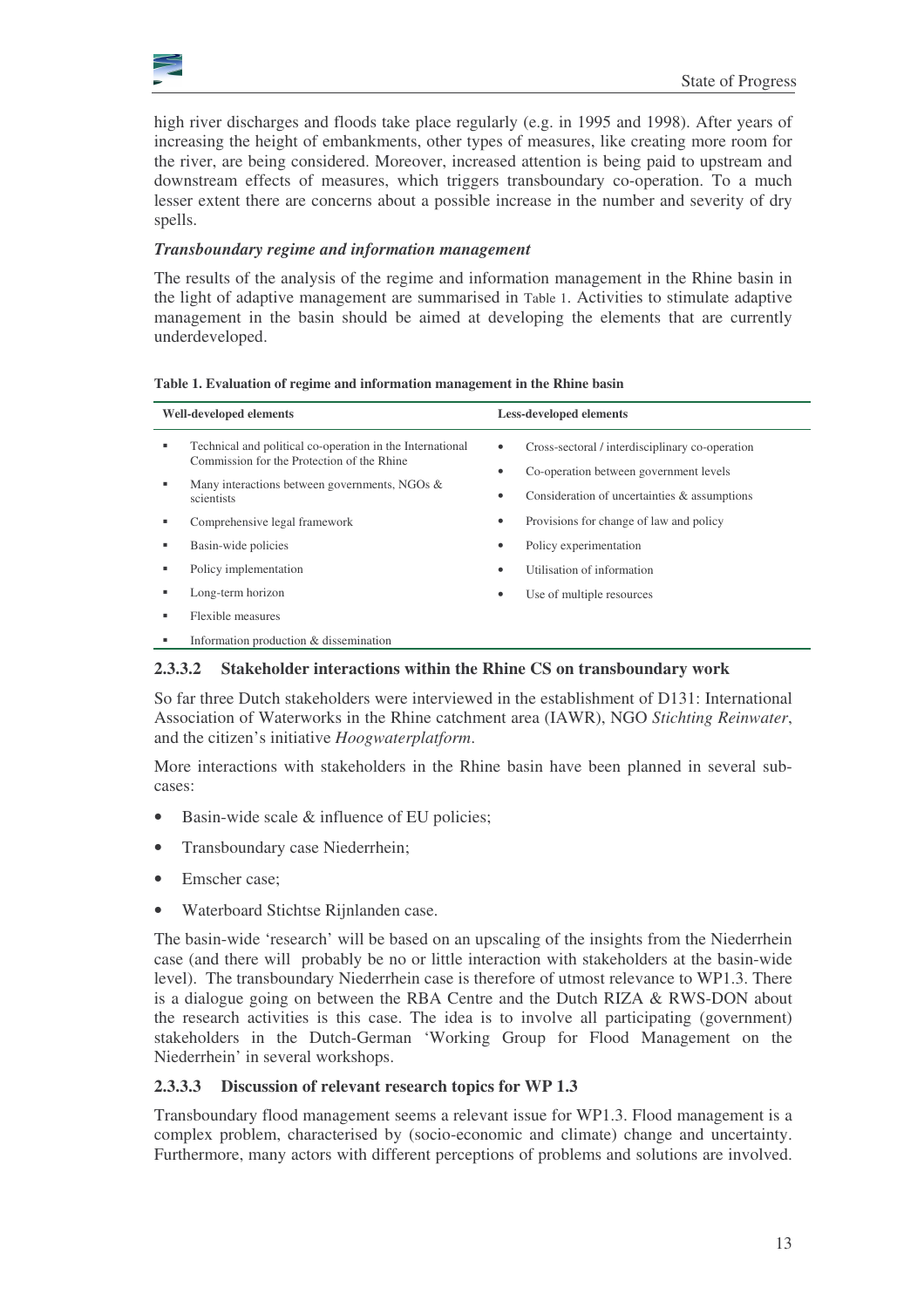

As a result the issue is also relevant from the point of view of adaptive management. The ongoing process in the Niederrhein area offers opportunities to test some methods and to support a transition towards more adaptive management. The support should be particularly aimed at the less developed elements in Table 1. Specific demands of the Dutch-German working group are to improve interaction between policy researchers, decision-makers and water managers and to create shared insight in flood management measures and how they can be adjusted between the Netherlands and Germany.

The WP 1.3 Rhine case study work focuses on the transboundary regional co-operation between German and Dutch actors concerning flood management on the Niederrhein (in the Dutch-German working group on Flood Management). The research goal is to explore to what extent participation and modelling can be used to support the development of a shared long-term vision, and the exploration of management strategies for flood management on the Niederrhein.

#### **2.3.4 Tisza**

The Tisza was also analysed in the context of the work package and a preliminary report has been prepared on transboundary regime issues. In addition, Ecologic has participated in the second stakeholder meeting in the Tisza basin on 21 – 23 May 2005 in Sarospatak.

This meeting offered an opportunity for exchange among stakeholders from Hungary and the Ukraine on flood risk management issues. It became clear that information on different aspects of flood risk management is available in both countries, but that there is hardly any exchange, and thus only limited knowledge about the approaches and policies taken in the neighbouring country.

While the WP does not provide enough financial means to provide full support for the investigation of transboundary issues, some input and support will be provided in the context of other work packages with a relation to transboundary aspects.

#### **2.3.5 Other CS Basins**

#### **2.3.5.1 Nile basin report**

With support from contacts obtained through the case study leader, information was gathered on the identified elements for describing the transboundary regime and the information management in the Nile River Basin.

Developments in the Nile basin draw heavily upon the Nile Basin Initiative. This NBI is a joint effort of the Nile riparian countries, together with international donors, to come to a shared management of the river basin. The NBI incorporates the latest concepts of integrated water resources management towards adaptive management and therefore provides an excellent opportunity for the Nile River Basin to be managed in an adaptive way. Nevertheless, the activities under the NBI are not supported through legal frameworks and have to work around the gaps and inconsistencies of the existing legal and policy frameworks. Implementation of the NBI is hindered by this lack of regulatory support. In addition, the socio-economic situation in the riparian countries does not yet allow the countries to take sustainable measures even if defined. It is concluded that the building blocks for adaptive management are present but cannot be put in place due to the socioeconomic and political situation in the basin.

#### **2.3.5.2 Guadiana basin report**

With support from contacts obtained through the case study leader information was gathered on the identified elements for describing the transboundary regime and the information management in the Guadiana River Basin. The information, however, was not sufficient to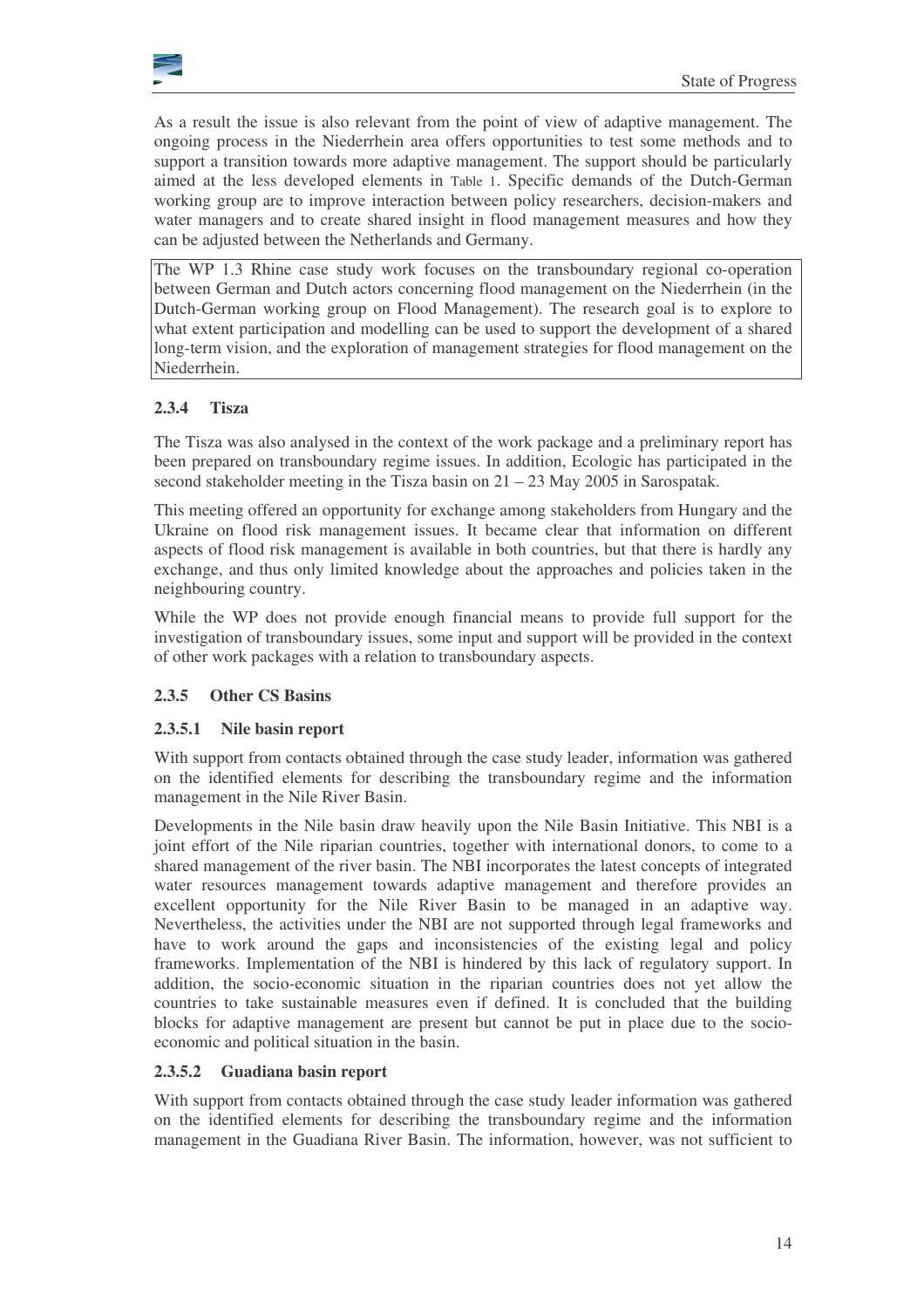

fill in all the required elements. Much of the information on the Guadiana and the water management situation on the Iberian peninsula is available in Spanish or Portuguese only. The Guadiana CS WP has been asked for support in this.

The developments in the Guadiana River Basin are progressing under pressure of the EU Water Framework Directive. The current political and legal framework in both countries is however not ready for balanced co-operation between the countries. One important feature behind this lack of co-operation may be found in the upstream country being more powerful in socio-economic and political terms as well as from the hydrological point of view. The EU WFD should improve this situation, bringing the opportunity for a more balanced and therefore sustainable joint water resources management.

#### **2.4 Dissemination Activities**

Ecologic presented its current work on Hydropolitics at an DFG Workshop on 21/22 April 2005 hosted by the Centre of Development Research (ZEF) in Bonn. It was the aim of the workshop to bring together and interlink research conducted in Germany and elsewhere on the interlinkages of water, politics and development. The workshop was attended by a variety of German research institutions active in this field. The presentation by Ecologic outlined hydropolitical challenges using NeWater as a reference project.

Ecologic prepared a poster on the work performed in work package 1.3, which was presented at the Workshop on the implementation of economic aspects of the Water Framework Directitive on 7 – 8 July 2005 in Leipzig. NeWater Flyers where also prepared and shown at other conferences.

Ecologic submitted a paper to the 'International Conference on Regional Co-operation in Transboundary River Basin' held in Dushanbe, Tajikistan on May 31 - June 1 2005. The paper was accepted for presentation.

The RBA Centre has produced a poster 'Transboundary regimes and adaptive management' that will be presented at the yearly conference of the Netherlands Centre for River Studies. The poster is based on D1.3.1 and presents the main results, using the Rhine as an example. A short article will be included in the proceedings of the conference. There are plans to write a more detailed article based on the analytic framework or the results of the analysis of D1.3.1.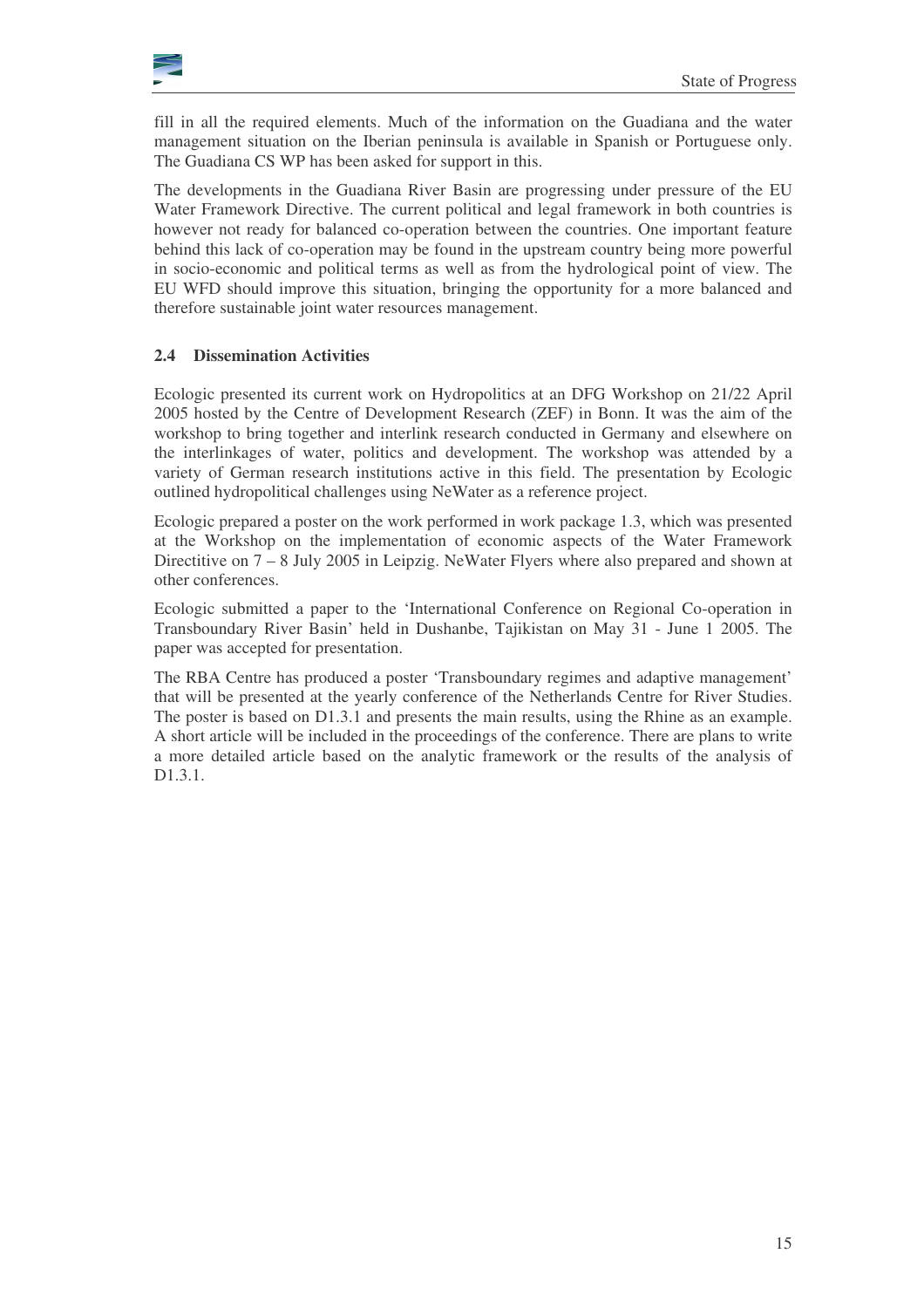

# **3 Future Agenda**

The research agenda details the activities to be performed in WP 1.3 for the project months 12 to 30. This document was expanded after discussions with WP partner organisations, case study representatives and stakeholders during the NeWater General Assembly in Playa de Palma.

These discussions will also address the potential allocation of resources to each partner in the WP for the coming project months.

#### **3.1 Adaptive Water Management in the Transboundary Context – revisited**

This chapter will detail the current understanding of the main thrust of NeWater, from the perspective of the work performed during the first ten months in the context of WP 1.3.

(1) When picking up on the overall discussion on the elements and significance of adaptive management, it can be said that conceiving a "one-size-fits-all" approach towards adaptive water management for transboundary water regimes is in most cases not appropriate. This observation leads to a heightened relevance of research focused on the mechanisms and processes under **specific circumstances** rather than an elaborated testing of general ideas and concepts.

(2) Furthermore, other findings indicate that in transboundary regimes the discussion of the '**politics of (water management) policy**', i.e. the overall hydro-political dimension of resources management, is of high relevance, and that again generalised statements might not be conducive in this regard. To illustrate this statement, it could be said that the development of transboundary regimes towards adaptive management must be built on some balance between the countries. The comparison between countries conducted in the context of the WP so far shows that differences in socio-economic situation (and the (military) power connected to them), political situation (allowing for participation or not) and geographical situation (upstream – downstream) have a direct impact on water management policies, and that the knowledge thereof can be conducive to developing (good) co-operation.

(3) Regarding the **management of information**, it is clear that information is regarded as an important issue in transboundary co-operation. There is, however, no clarity about specification of information needs; information needs are defined often at a 'technical' level with no direct link to policies and decision-making. There is also no integration over different disciplines. An integrated approach in information production is therefore not present. In addition, although in some cases information is abundant, it is not clear how information is utilised once produced. There is again no clear link with decision-making and communication strategies are often developed, again, at a 'technical' level.

From the above it may be derived that the research in WP1.3 for the second project period should focus on:

• exploring the hydro-political relations and balance of 'power' between the countries in a transboundary river basin, and its influence on the level of co-operation and overall adaptive capacity of river basin management, as an underlying pattern for all case studies,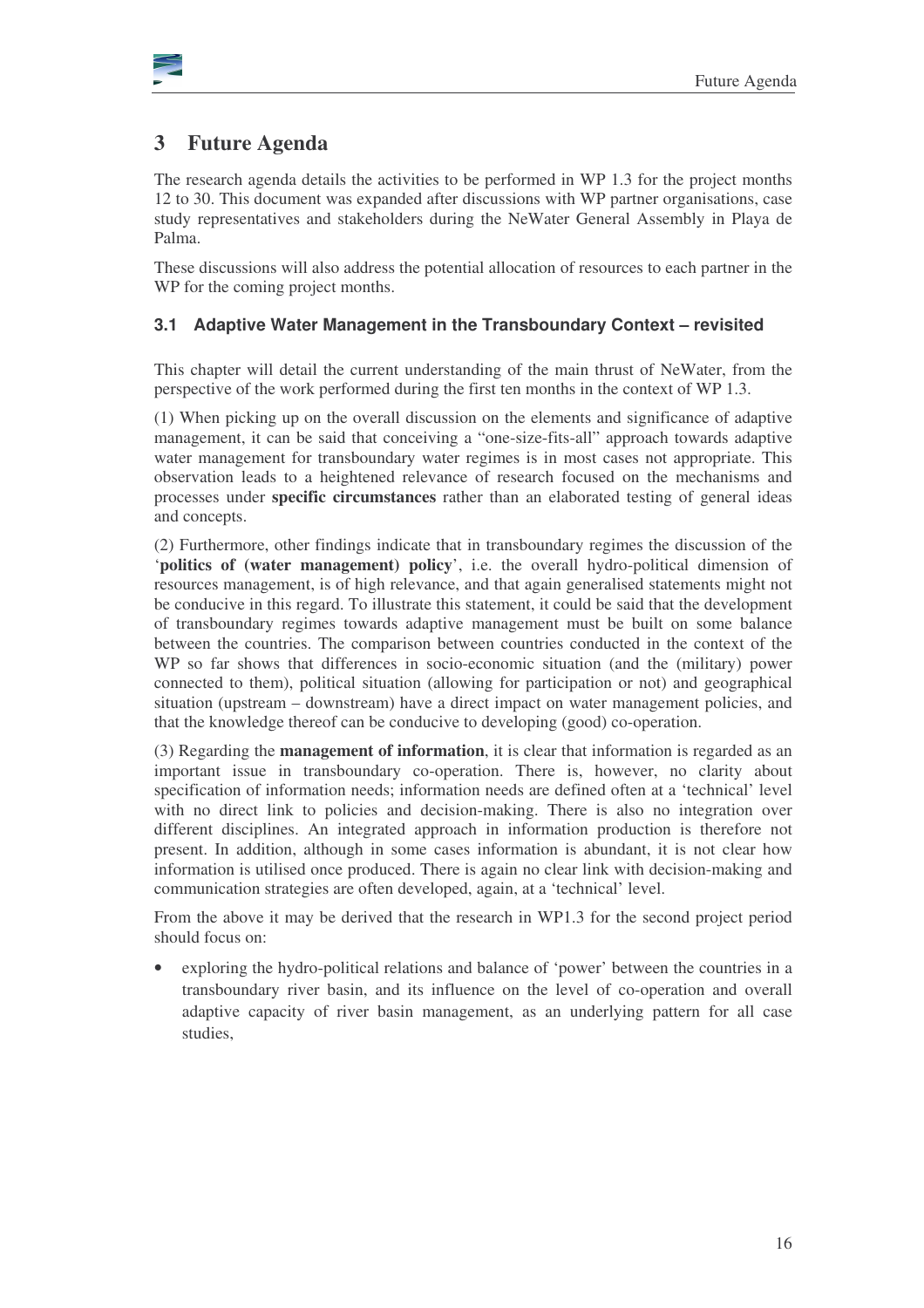

• specifying information needs in the context of transboundary regimes and developing recommendations concerning the production and exchange of information for supporting adaptiveness in management decisions.<sup>1</sup>

### **3.2 Overall research activities of WP 1.3**

The following recommendations for further research **on the general level** were derived from the synthesis report of the individual basin reports prepared in the context of WP 1.3.

#### **Further development of the evaluative framework for adaptive water management in transboundary regimes**

The analysis underlying the synthesis report brought to light a lot of questions. Future NeWater activities should play an important role in answering these. A major topic requiring more attention is the evaluation framework for adaptive water management in transboundary regimes. Although the list of criteria and indicators did not prove to be incomplete or to contain too much overlap with the performed analysis, it is open to improvements based on growing insight into the concept of adaptive management. A major improvement would be to include the interactions between the criteria and the order in which changes towards more adaptive management occur. To obtain this type of knowledge it is recommended to perform a more detailed analysis of occurred regime changes in the past, in a limited number of basins. This type of analysis can also create more insight into the relative importance of the various criteria and indicators. A limitation to this approach is that only the part of the transition that has already occurred can be researched, which is only a minor part.

#### **More detailed analysis of regime elements and information management**

Furthermore, it would be desirable to perform a more detailed analysis of relevant regime elements and information management in the basins studied. The current report includes only a basic analysis of transboundary regimes and the results of this analysis might be biased by the somewhat fragmented information that was available. By paying more attention to specific elements of the regime, it could be possible to attain more valid insights and more recommendations for specific activities supporting the transition towards more adaptive management in a basin.

Efforts in this respect would probably have to be focused on the selected case study basins for further investigation – Rhine, Amudarya and Orange – in preparation for the activities proposed in sections 3.3. Research in case studies can be aimed not only at analysis, but at the same time at stimulating the transition towards more adaptive management. Thus, it is recommended to focus the research on the regime elements that are mentioned for each basin in the previous section.

#### **Recommendations for the individual basins**

Based on the results of the analysis, some recommendations for the development of the regimes and for additional research can be made. Two main principles need to be considered in this respect:

<sup>&</sup>lt;sup>1</sup> Main questions here are: Who specifies the information needs? How is this linked to the decision-making process? Does the available information support evaluation of policies? Next to this, the research could focus on the anticipatory character of information management. Are plans/scenarios communicated between countries, are projections/expectations (models) included in these communications and is progress on these issues monitored?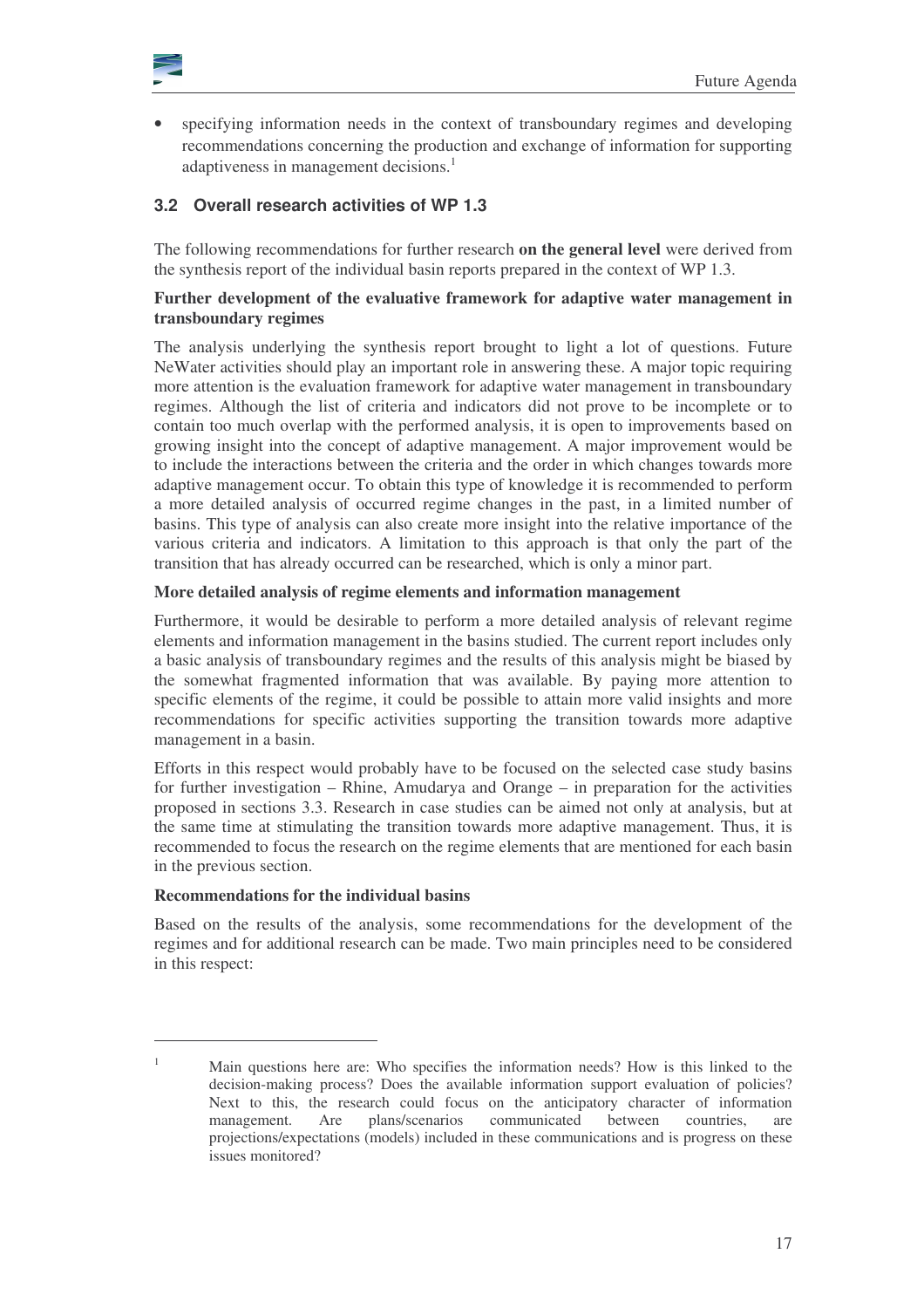

- the activities that could be undertaken to stimulate the transition to more adaptive management differ from basin to basin, a "one-size-fits-all" approach is not feasible.
- the transition has to be executed step-by-step and might take decades. Goals and ambitions have to be adjusted to the current situation to make sure they are feasible.

Regarding the individual case studies, their stage of development and thus their research requirements:

- (1) The Rhine<sup>2</sup> regime is already well-developed, therefore the transitions towards more adaptive management can be focused on activities like stimulating co-operation with other sectors and disciplines and critical reflection on uncertainties, assumptions and mental models, using informal networks in order to overcome political deadlocks.
- (2) The Orange regime has seen the emergence of new institutional arrangements through a practical strengthening of the ORASECOM. The key process here is rendering the transition from 'theory to practice' for this young institution. In this context further emphasis could be placed on intensifying information exchange and the utilisation of information, and also on developing a stronger, more suitable legal and financial structure. Assessing the role of international donors vs. national government in the area of IWRM could be an additional key area for research.
- (3) In the Amudarya basin it might be useful to utilise information exchange based on the needs and experiences of the research communities; other actions could include directing donor involvement towards more adaptive transboundary co-operation, and start focussing on the development of technical exchange co-operation in order to create adequate technical capacities and mutual confidence.

#### **Exploring opportunities for learning through experience**

The activities conducted in the context of WP 1.3 will feed into the collation of a pool of knowledge and exemplary cases on transboundary river basin management, based on the experiences made in the three selected case studies and evidence drawn from other NeWater river basins.

This collection will comprise best practices, as well as challenges faced and problems encountered in the course of IWRM. This pool of knowledge, on the one hand, will help to better understand the specific situation in the case study area, and on the other, offer a selection of approaches to take and strategies to employ. In this sense, the knowledge pool, rather than representing a defined set of universally applicable tools, will provide a source for learning from and through experience.

Approaches represented in this pool of knowledge will address different stages of river basin management development, as well as different contexts by responding to the requirements established by an adaptive water management agenda. At the same time already existing approaches will be incorporated and further developed to provide for a truly thorough and innovative thrust.

#### **3.3 Activities in case studies**

This chapter will detail the approaches envisaged for the work to be performed in the individual case studies in the coming project months.

<sup>&</sup>lt;sup>2</sup> The situation here is comparable to the Elbe regime.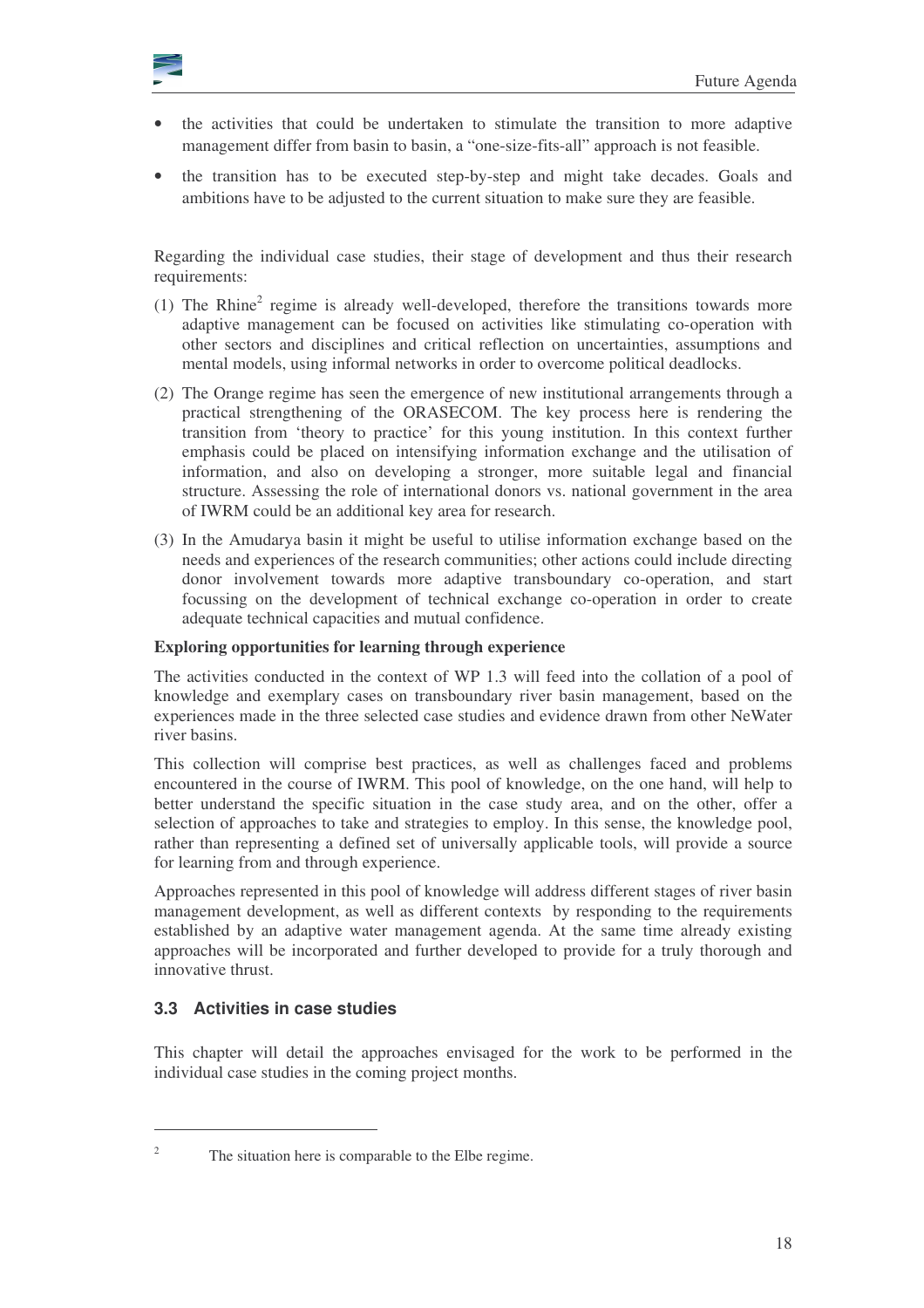

#### **3.3.1 Amudarya**

Two main access points have been identified during the consultation process with the stakeholders and project partner in the Amudarya Basin. These are:

- Transition to more adaptive transboundary water management through exchange of knowledge and information;
- Transition to more adaptive donor involvement in IWRM.

While the first approach is a synthesis of the former research foci "information" and "regime", the latter appeared to be of special relevance for the Amudarya Basin and was additionally added to the Agenda.

In the following section the chosen access points are described in detail.

#### **3.3.1.1 Transition to more adaptive transboundary water management through exchange of knowledge and information;**

The stakeholder consultations showed that transboundary regime topics, especially the issue of information, have become a politically very "loaded" and therefore important issue. Nevertheless, the exchange of knowledge and information is seen as one of the most pressuring aspects of regime and governance structures. The concentration of research on these exchange mechanisms offers the main advantage of being a direct response to stakeholder needs in combination with a breakdown of (political) complexity when approaching the issue from a scientific point of view.

The demand for information on the transboundary scale concentrates on the following issues:

- water availability.
- water losses through evaporation,
- other water losses (leakage factors etc),
- status & development of water quality,
- economic data on agricultural production,
- energy generation,
- best available techniques for irrigation & hydropower generation.

A first step for further research would be to select some of these topics and focus the research on them (based on further stakeholder interactions, see below).

The analysis of the information exchange mechanisms should concentrate on the level of research activities in order to avoid political hesitation. The information exchange is important in terms of quantity (e.g. how much water is allocated to the different riparian states) as well as in terms of quality (e.g. the increase in groundwater pollution over the last decade). The analysis should involve all riparian states to the Amudarya if possible, utilising the opportunity of drawing back on informal networks from former times.

In more detail, the NeWater research will focus on the following main aspects:

- Identification and prioritisation of the various information topics,
- Assessment of the current information exchange practices within the different levels and between the different levels (international, national, local, multidisciplinary),
- Scoping phase: information needs, existing procedures/methods, actors (existing and needed).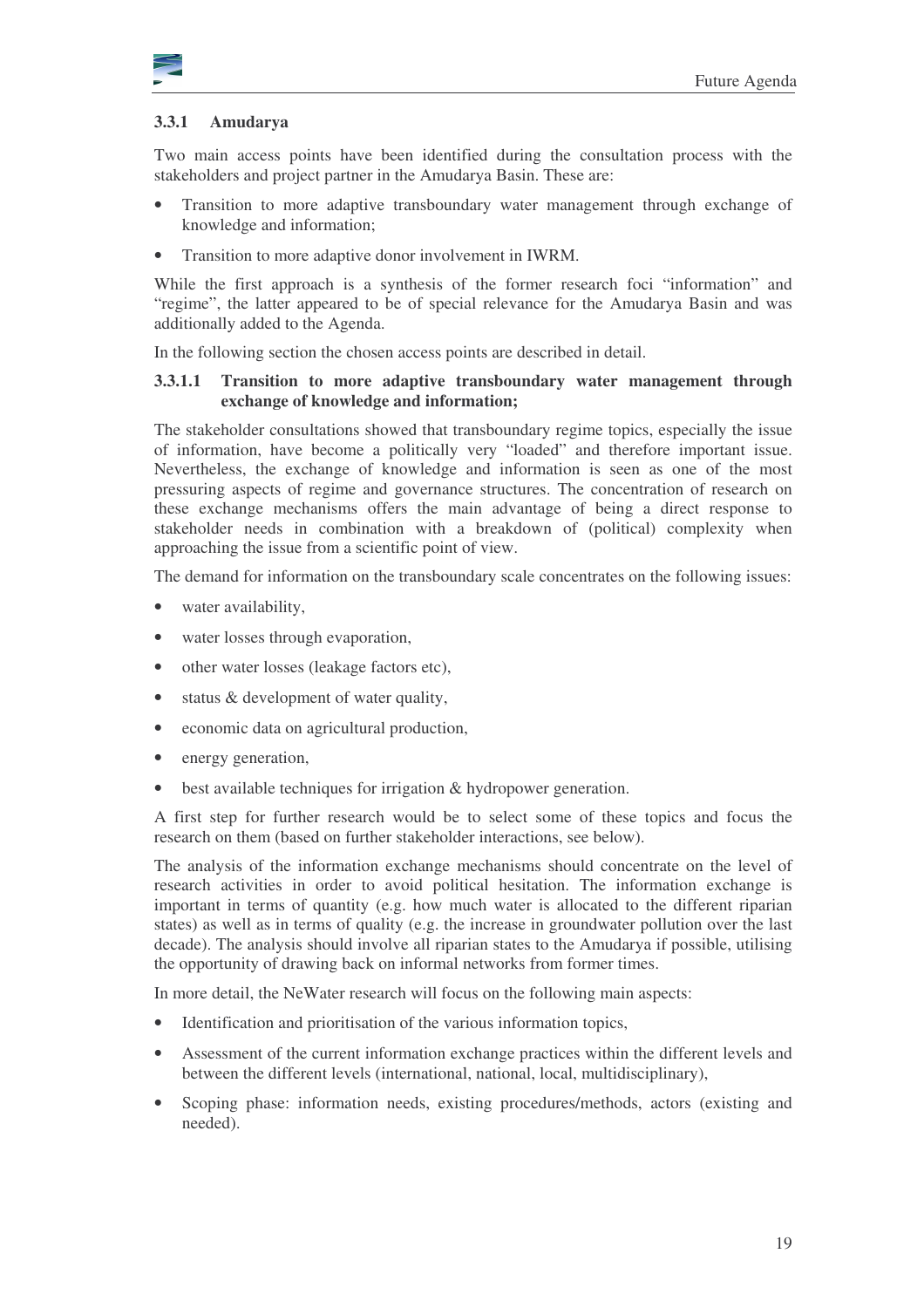

This research will be based on in-depth literature review in combination with qualitative interviews with key-stakeholders in the basin, in order to really understand what **the practice** and not the theory of information exchange is in the Amudarya basin. Parallel to this, intensive discussions will further sharpen the on-going research. These discussions include interviews/small workshop sessions with small stakeholder groups **from all Amudarya countries** in spring 2006. Target participants for these meetings need to be specified further, but should include BVO, Hydromets and other (scientific) institutions. These interactions in the spring of 2006 should lead to a:

#### **Study on the current knowledge and information exchange practices in the Amudarya: main topics and current needs**

Based on specific research on the current situation and the first ideas generated in the Spring workshops, a larger event could be held in October 2006, that would bring together the research communities of all countries. The aim would be to discuss the analysis of the current information exchange practices, ideas for improving the information situation, and developing a more adaptive approach to information management. Technical questions could be carried back to the NeWater consortium.

The outcome of this process would be summarised in an *"Analysis for an improved and more adaptive exchange of knowledge and information from a scientific point of view"***,** which should be concluded at the end of 2006. At the end of the project (but starting with this report), practical proposals on the most pressing information issues should be identified, as well as ways to overcome them (initiate investments, capacity building, donor involvement, etc.)

#### **3.3.1.2 Transition to more adaptive donor involvement in IWRM**

This approach has been proposed, discussed and selected as relevant through the consultation process with the stakeholders and project partners in the Amudarya Basin (see chapter 2.3.1.2).

The resulting proposal is to focus the research on an *improved understanding of the efforts/approach taken by international donors on transboundary projects at the Amudarya and their effects*. Research would be correspondingly based on interviews/discussions with donor organisations (local branches but also headquarters, current but also former project staff) as well as with the local authorities (of all Amudarya countries), targeting the following questions:

- What was the historical political context at the time these projects were ongoing?
- What has the approach to donor involvement in the transboundary context been in the past?
- Why was the selected approach taken? What were the goals of the project(s)? If no transboundary projects where initiated, which were the reasons?
- How were these projects perceived in the respective countries? Were there differences in the mindset/approach towards the project objectives/implementation?
- How were the needs of receiving countries taken into account in the project design and implementation?
- Which where the mechanisms for compliance monitoring, ensuring transparency of the process, reaching agreements and decision-making?
- What were positive experiences with respect to transboundary collaboration in these projects?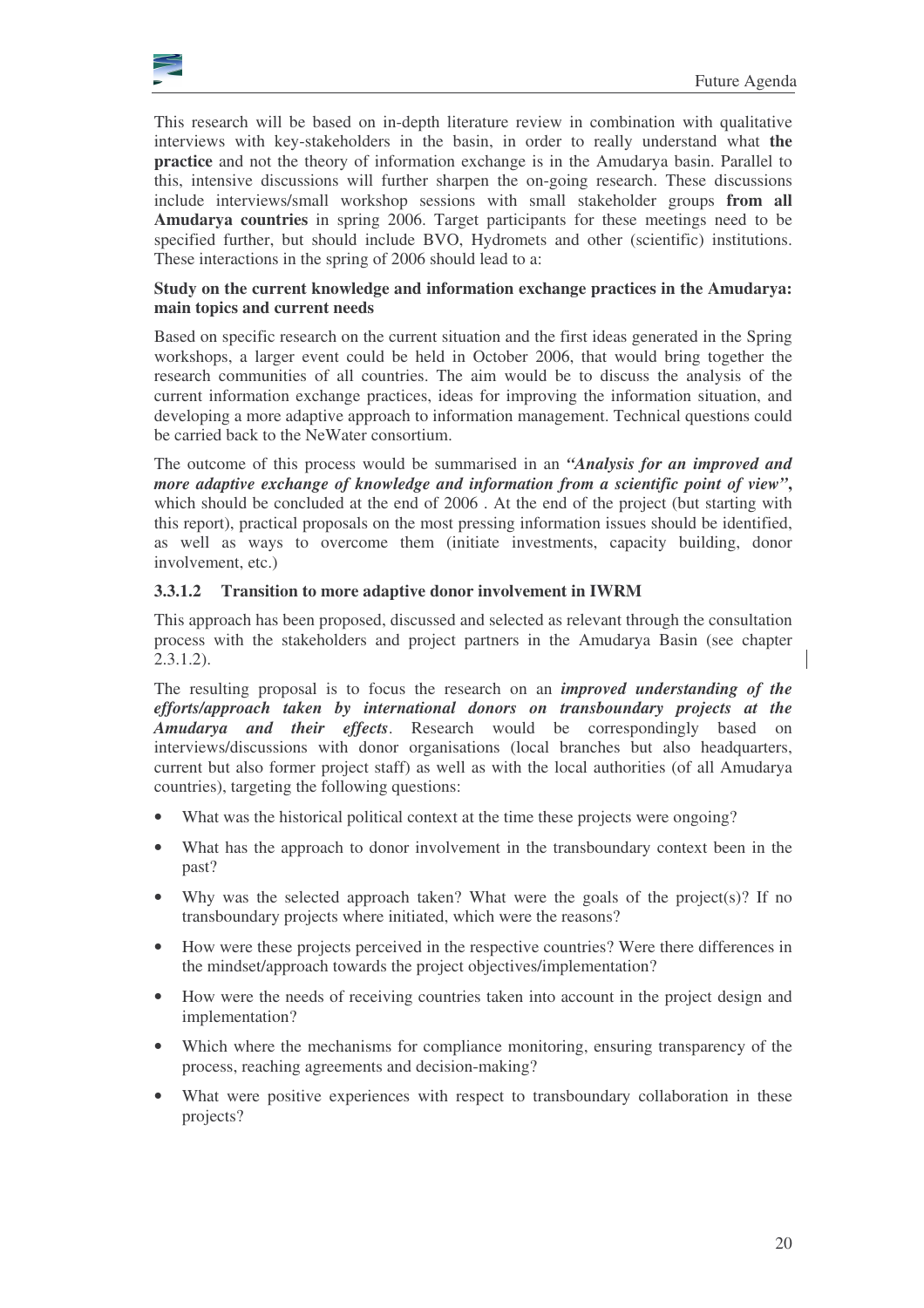

• What were the obstacles and hindrances? At what level did efforts succeed, where did problems arise?

Most of the projects that include a transboundary dimension are extended to the whole Aral Sea Basin and are not limited to the Amudarya Basin. Therefore it needs to be specified if past/present projects to be analysed should also be expanded to Aral sea projects or if the focus should be restricted to the Amudarya Basin. Additionally, it should be considered if experiences of donors in other transboundary basins can be included so as to achieve additional insights.

This in-depth analysis could serve as a first step towards a better understanding of what achieved positive results and what prevented better results regarding donor involvement in the Amudarya case. Thus, the adaptiveness of donor involvement in the Amudarya could be assessed by receiving an external view on mechanisms for transboundary water resource management in the Amudarya basin as linked to donor projects. *The output would be a scoping study to be prepared by mid 2006 (Month 18 of NeWater).*

#### This would be used as basis to develop *research on main elements of adaptive donor involvement in transboundary contexts (improved approaches), considering specially the Amudarya case***.**

If appropriate, the results of the scoping study would be presented and discussed at a large scale workshop in the second half of 2006. Based on this, the next phase of research would try to identify what the main elements for improved donor involvement could be, taking into account the needs of the Central Asian nations. This includes also the possibilities for better co-ordination among donors. It would be very beneficial if NeWater could work together with one main donor institution and the national representatives in order to include/"test" this approach in one specific current/new project at the Amudarya.

The output would be a short study outlining these main elements and the potential set-up of an application within a current/new research project at the Amudarya (Mid-2007, Month 36 of the NeWater project).

#### **Next steps**

In order to continue working on this issue, the donors that had been contacted before the Tashkent 2005 workshop need to be informed about the results of this workshop in order to define their interest in interacting with the NeWater project. In case the interest is limited or too diffuse, this research topic in general would have to be dropped, since this kind of research is only possible if some ownership and interest is developed by the involved actors.

In case at least 1-2 donors show interest and some commitment, the research agenda will be specified further in order to form the next 18-month research plan for the WP 1.3 of NeWater.

On the other hand, the representatives of the Amudarya countries need to be interested in cooperation and share their experiences with transboundary donor-financed projects in more detail and depth. Judging from this first exchange, this seems feasible and not a restricting factor for research.

Another important aspect to be tackled would be to expand the participation of this research to all Amudarya countries in order to get an overall picture of the possible way forward to a more adaptive donor involvement from all Amudarya basin countries.

#### **3.3.2 Orange**

Two main areas for a potential involvement in the Orange basin have been identified following the initial consultations with the stakeholders in the region: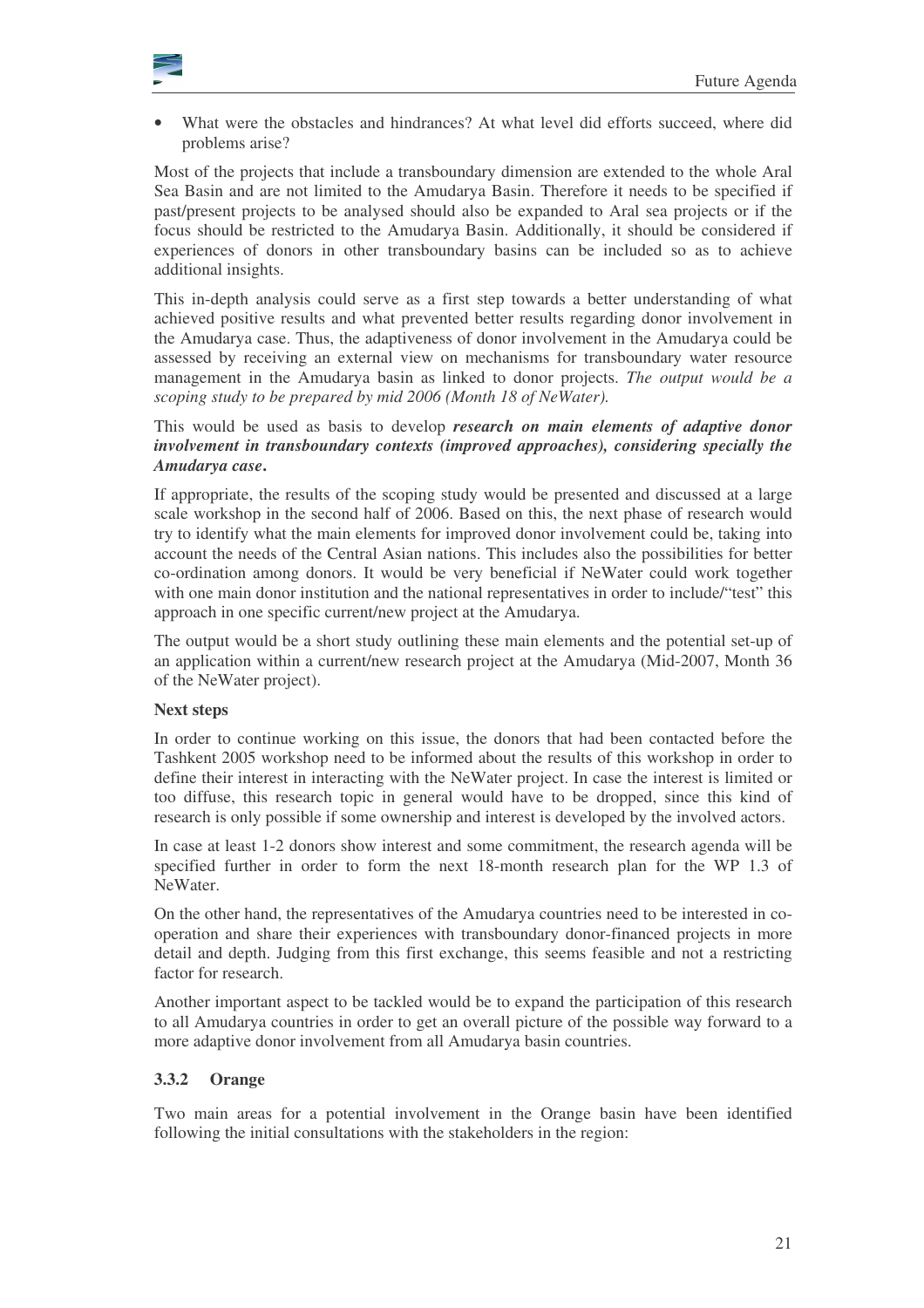

- Organisational development of the ORASECOM,
- Adapative donor involvement in IWRM in the Orange basin.

Both research strands will address the initial research foci on institutional analysis as well as information management.

The activities in WP 1.3 will be closely linked to the work performed in WP 2.6 on scenarios in the Orange basin. In this respect, WP 1.3 will address the aspects of political change and institutional variability as part of the vulnerability and uncertainty analysis in the context of 2.6. As such WP 1.3 activities will contribute to the identification of adaptive management actions in the basin, which will be used for the future development of indicators, tools or incentives to foster capacity-building for adaptive water management in this respect.

The following sections will detail the planned work in the two focus areas.

#### **3.3.2.1 Organisational development of the ORASECOM**

While bilateral agreements have tradition in the region and have been used to clarify the relations of individual states in the context of water management, a multi-lateral institution, the ORASECOM, has only been established very recently. This young organisation aims to provide a platform for negotiations on water quality and quantity issues as well as the sharing of knowledge and experiences. The establishment of this joint body marks a step in the right direction. Whether it will contribute to more transparency in decision-making, better stakeholder involvement at the national and international level and the sustainable management of the water resources in the region in an equitable manner will only emerge in the years to come.

Without doubt the ORASECOM constitutes a major step forward in sustainable water management in the entire region.

The contribution of NeWater and specifically work package 1.3 could provide for a tangible assessment of the current and the future institution-building process from the perspective of adaptive water management. This activity would provide ORASECOM with a strong link to current research undertaken on several aspects of IWRM, and on the other hand ensure the direct transfer of experiences among all actors involved.

#### **3.3.2.2 Adapative donor involvement in IWRM in the Orange basin.**

The second research focus is directly linked to the previous one as it investigates a side aspect of the institution-building process for the ORASECOM.

Currently, there is considerable donor activity in the Orange basin, which focuses on strengthening the institutional set-up of the newly created river basin organisation – ORASECOM.

The main actors - currently very active in this respect - are the following organisations:

- German GTZ.
- French GEF.
- European Union, through several initiatives,
- UNDP.

These organisations made available or intend to make available significant funds for supporting the institutional development of the ORASECOM. For example, the German GTZ plans to provide advice on the organisational development of the Commission as well as maintaining the process at the international level in the Framework of the SADC community and the AMCOW. Emphasis has been placed on information management, networking across national borders and co-operation. Finally, the harmonisation of African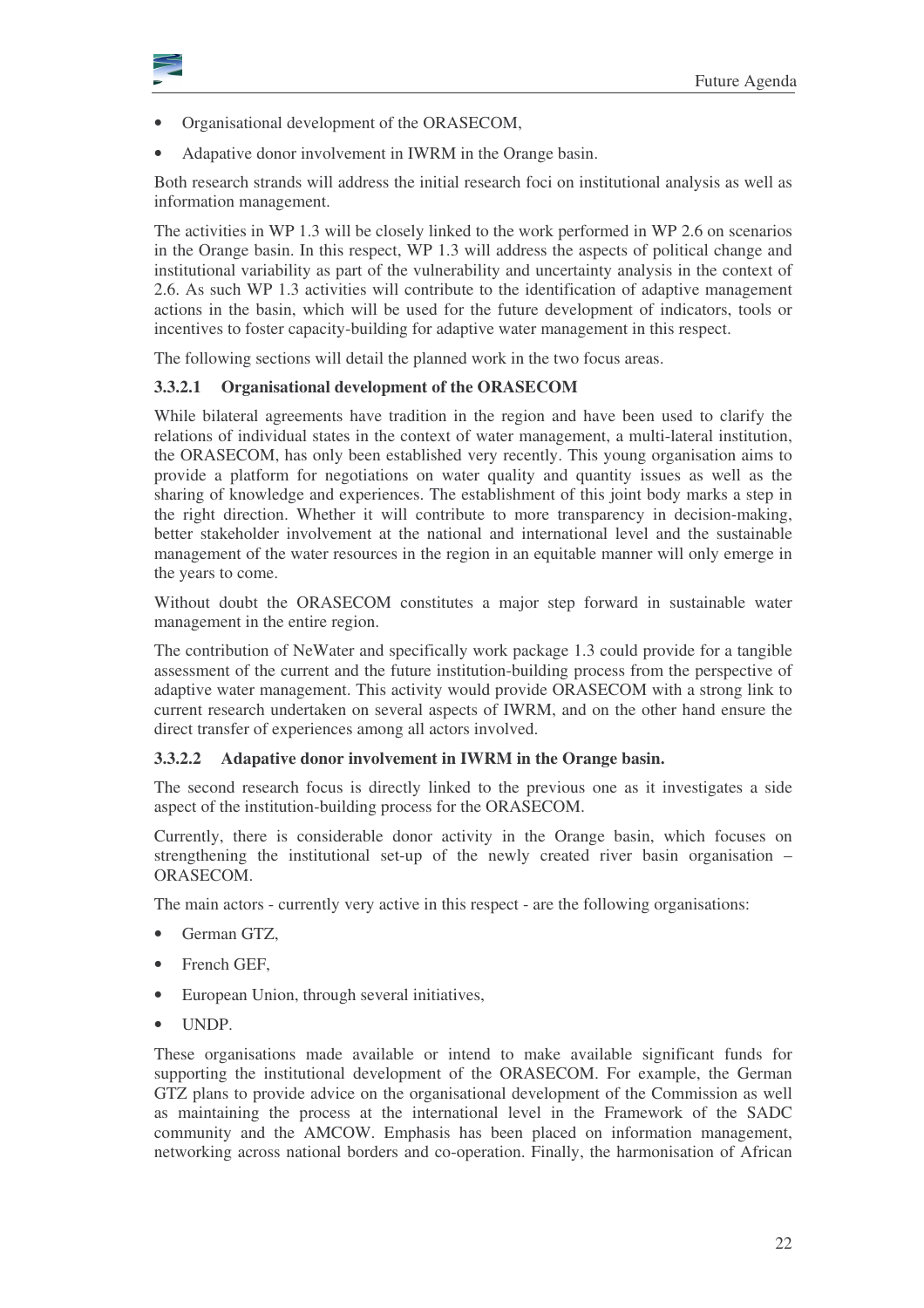

water policies in the SADC region is promoted as an important pre-condition for transboundary collaboration.

The EU, through its Water Initiative, intends to carry this positive development further by placing an emphasis on delivering concrete results with view to achieving the MDGs by 2015. An important issue discussed in this context is the decision on concrete investment in infrastructure and other projects.

There seems to be a current need to assess the current level of donor co-ordination in the region as well as the extent to which their activities will be conducive to effecting the transition to a more adaptive water management regime. WP 1.3 activities could evolve around the identification of the potential and of the opportunities for harmonising different funding and support schemes so as to facilitate and enhance the further development of the ORASECOM secretariat in the light of adaptive water management.

#### **3.3.3 Rhine**

The text below presents a proposal for the support that the RBA Centre can offer to the project 'Transboundary adjustment of flood mitigation measures', which is part of the work programme 2002-2007 of the German-Dutch working group on flood management (WGFM). The proposal is still open for discussion.

According to Rita Lammersen of RIZA, who participates in the WGFM, a better involvement of water managers and policymakers in the work of the (more technical oriented) WGFM is desired. Within the project 'Transboundary adjustment of flood mitigation measures', a few workshops have already been planned to decide which measures need to be analysed with the help of detailed computer models and to disseminate the produced results of the planned modelling. Adjustment of measures between Gelderland and Nordrhein-Westphalia, as well adjustment between this entire Niederrhein area and areas upstream and downstream play a role in the project. Moreover it is important to adjust flood management to (possible) developments in climate and socio-economic conditions. The meaning of 'adjustment' can however only be made explicit when the goals of the adjustment are determined.

Thus, RBA proposes to aim their research at the following question:

#### *Which shared, long-term vision can be developed for flood management in Nordrhein-Westphalia and Gelderland?*

There are many possibilities to support vision development with participative methods. A proposal has been made to invite a group of relevant actors for a number of workshops. Besides members of the WGFM this can include representatives form other sectors (e.g. spatial planning) and non-governmental stakeholders. In the preparation of the workshops a number of interviews will be performed. The proposed group activities can be organised during the workshops planned by the WGFM, but organising at least one workshop specifically aimed at the NeWater research is preferred.

During the first workshop, the current situation concerning transboundary flood management as well a vision for the situation in e.g. 2050 will be developed. The participants would discuss the most important physical, socio-economic and institutional factors and their interrelations. This is visualised by developing a conceptual model, which relates the relevant factors using arrows (indicating positive and negative relations). This way, joint insights in the relations within the system would be created.

On a subsequent workshop a bridge between the current situation and the vision can be developed, by exploring scenarios for autonomous developments and by exploring management strategies aimed at realising the vision.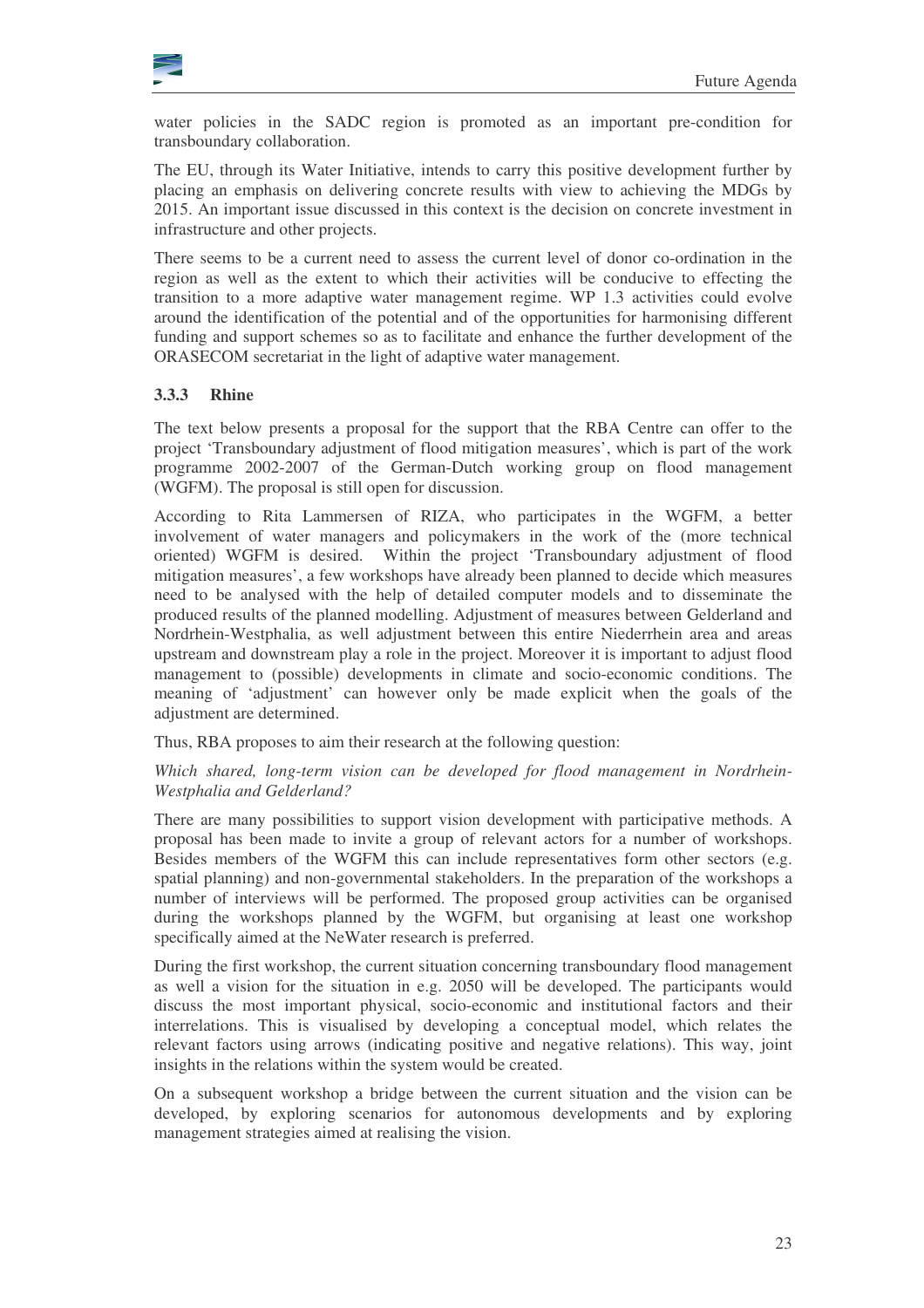

The information produced at these meetings will be structured and recorded using an integrated model structure. This model will provide an overview of available and missing information and of the areas in which uncertainties are large. Based on this overview, required research can be specified. The development and application of a detailed set of models for the simulation of hydrodynamic, hydrologic and atmospheric processes has already been planned within the ACER project. Additional analysis of ecological, financial or institutional aspects might however be needed. The more detailed (modeling) studies and the participatory methods of the NeWater project will be performed parallel in time, so that they can strengthen each other. Feed-back of analysis, assumptions and results to participants is essential. To keep the overview, the new information will be integrated in the model structure.

In short, the proposed research offers the following added value:

- 1. The transboundary flood problem is analysed from a broad perspective: physical, socioeconomic and institutional aspects are included;
- 2. Individual interests, values, norms and perspectives are made explicit and are translated into shared goals. In particular when the group of participants will be broader than the WGFM, a rich perspective and a broad support for the developed insights can be developed;
- 3. A long-term vision on flood management is developed, which takes long-term changes in climate, socio-economic and institutional context into account;
- 4. The research contributes to giving direction to more detailed analyses, resulting in the production of information that is relevant to the participants. Detailed information will be integrated into a comprehensive framework.

Within the TU Delft, RBA co-operates with a post-doc from the section Policy Analysis of the Faculty of Technology, Policy and Management. Seecon will help by facilitating the workshops (which will probably in the German language). Some co-operation will be established with Osnabrück University and Seecon for comparing participation and modelling in the Niederrhein and Emscher (and possibly Stichtse Rijnlanden) case study.